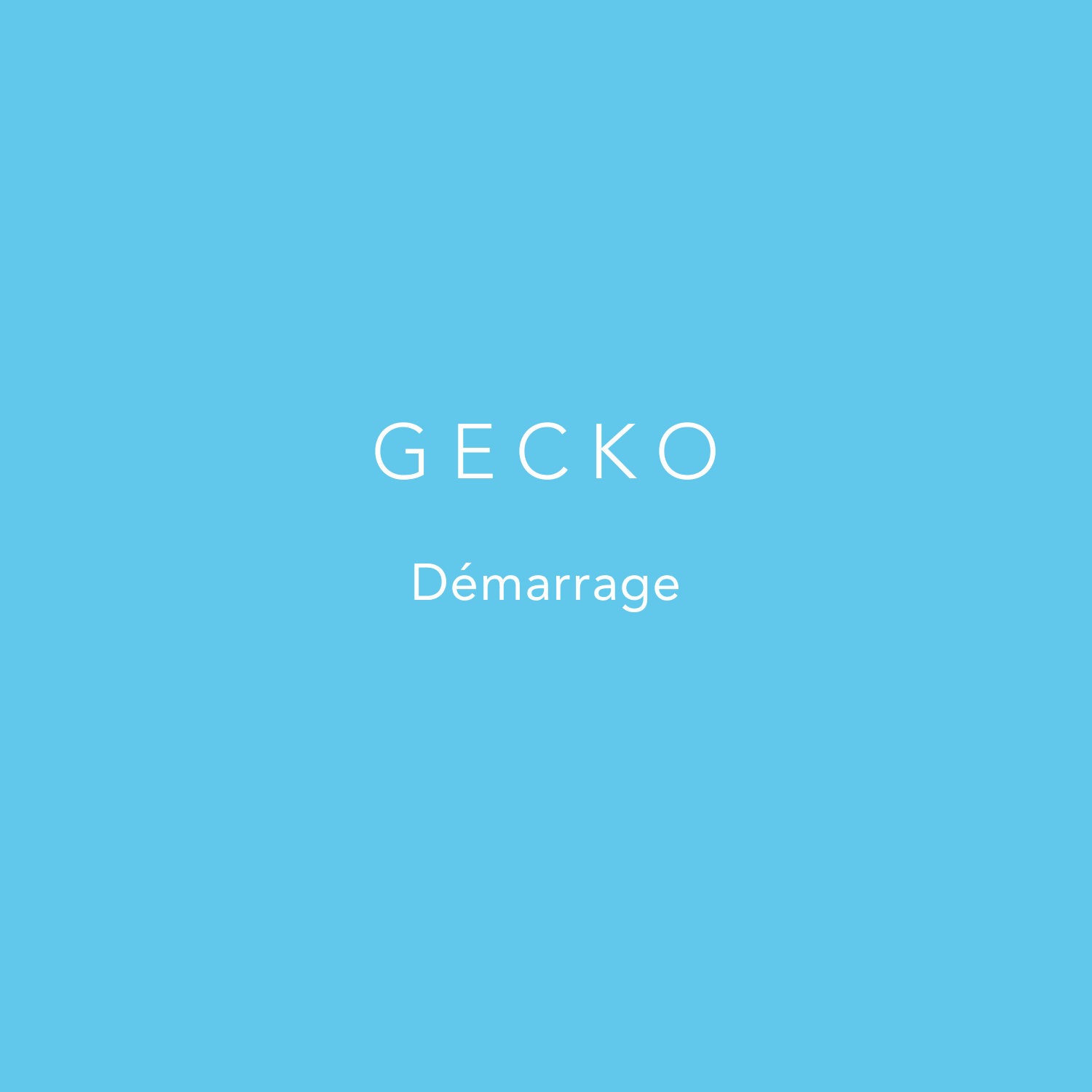

## **DEVIALET**

### INGÉNIERIE ACOUSTIQUE DE FRANCE

Gecko est une invention Devialet, Ingénierie Acoustique de France, la start-up la plus primée au monde pour ses technologies d'excellence dans le son

Fabriqué en France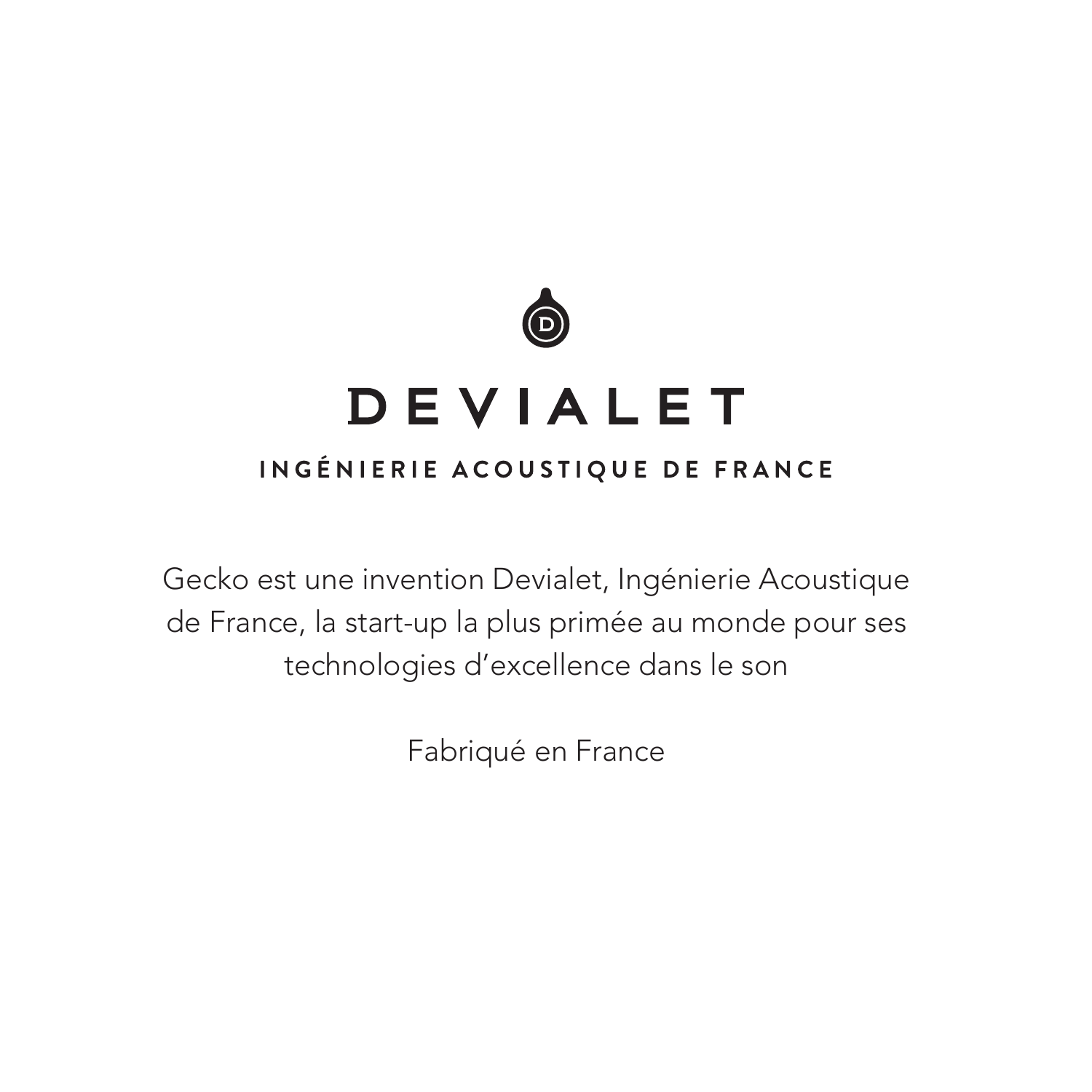

## Sortez et déballez délicatement

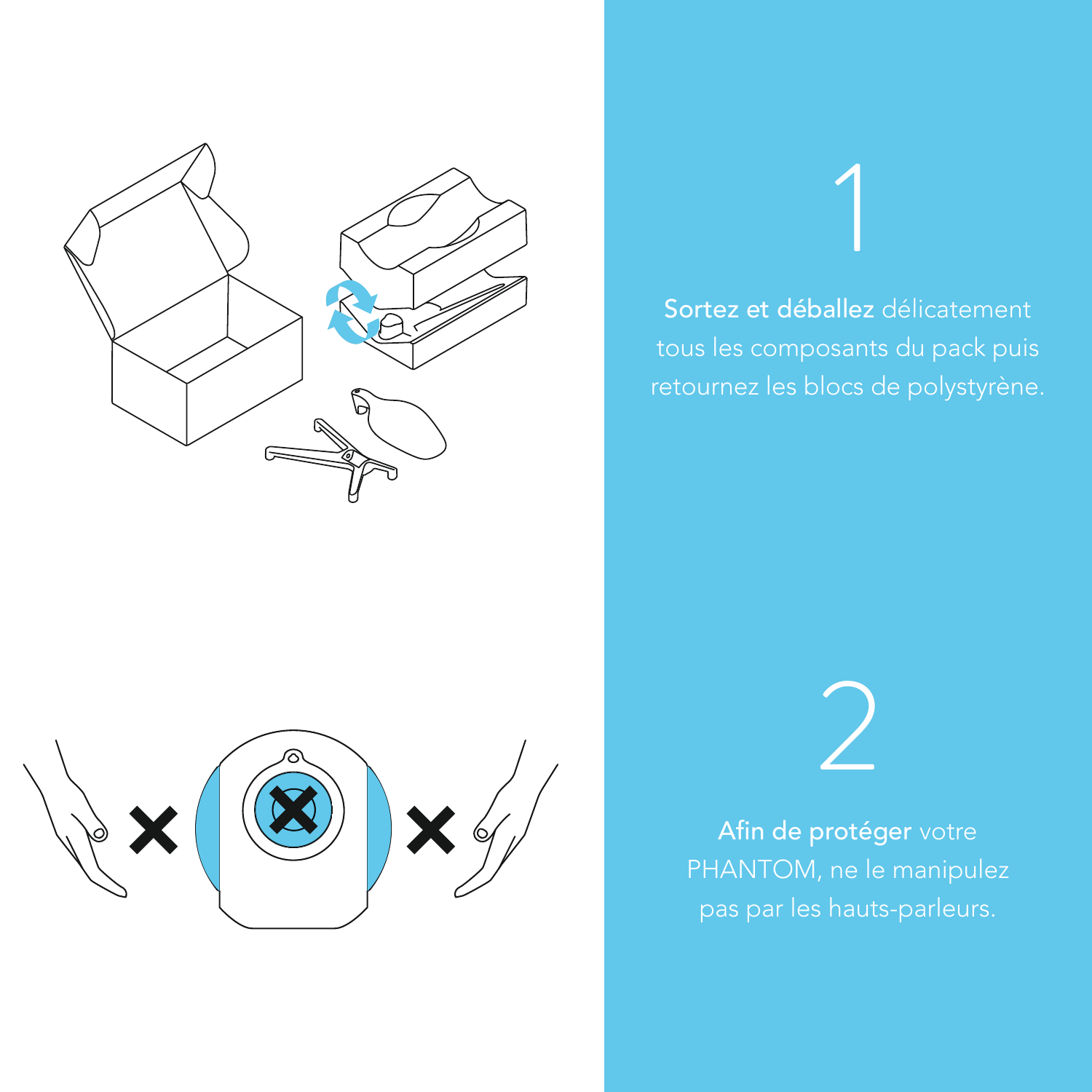$\hat{\bullet}$ 

Posez et retournez PHANTOM



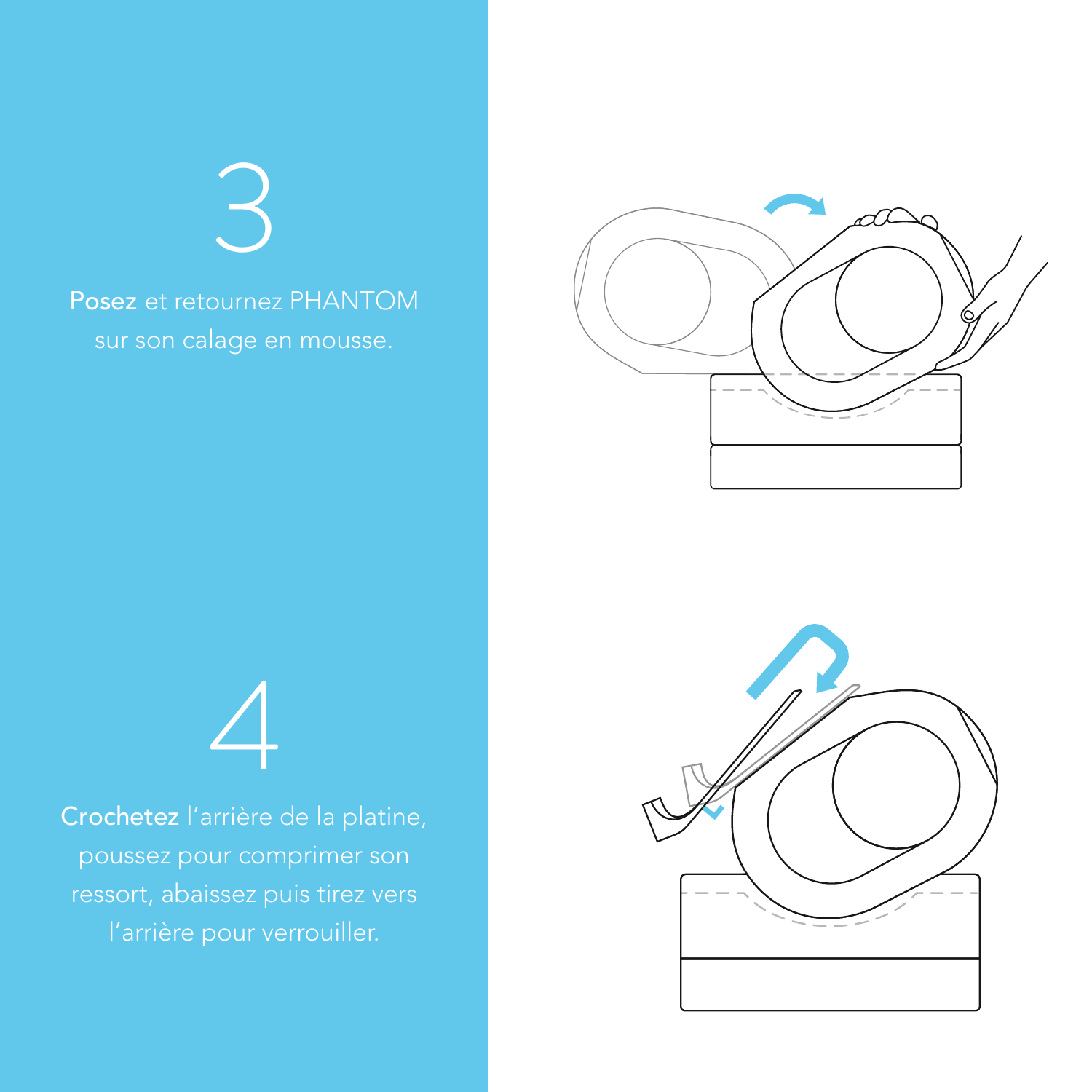



Vissez au maximum avec la clé allen fournie pour verrouiller

Retournez l'ensemble sur sa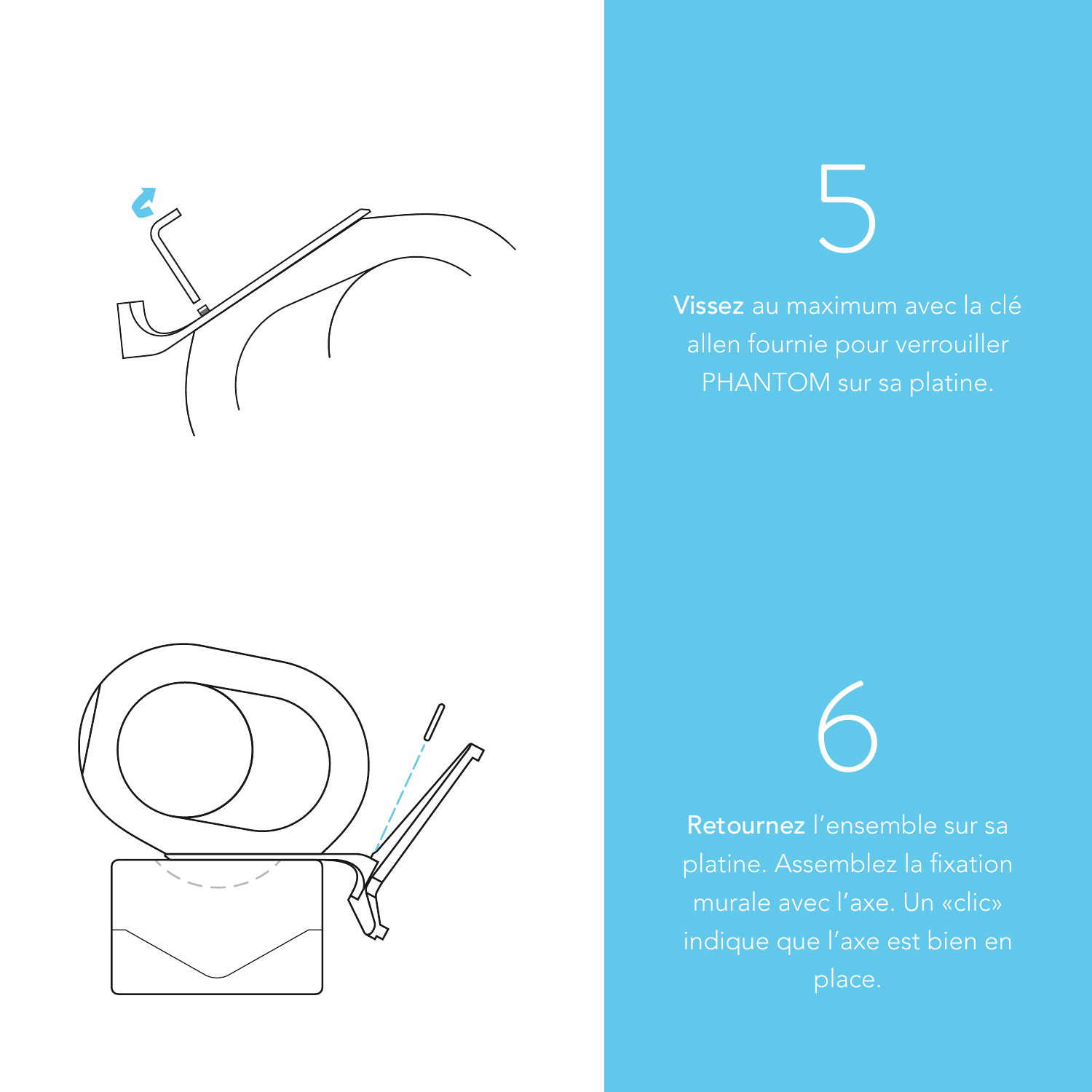Percez votre mur en vous servant du gabarit. Vissez les embouts, à l'aide de vis adaptées à votre

7



8 Passez vos câbles dans le cache



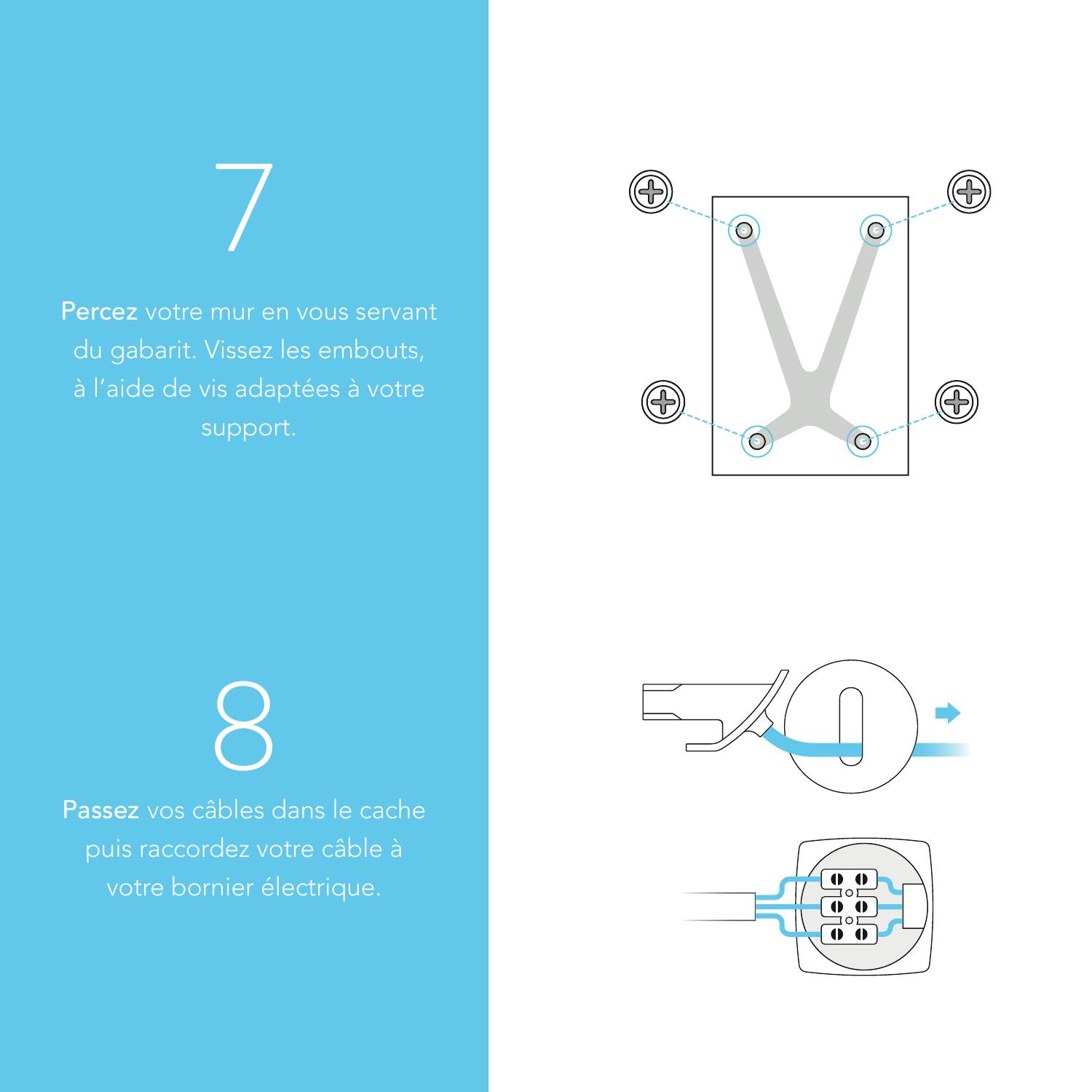



adhésive du cache et collez celui-ci devant votre boîte de

10

GECKO en les crochetant sur les 4 embouts simultanément.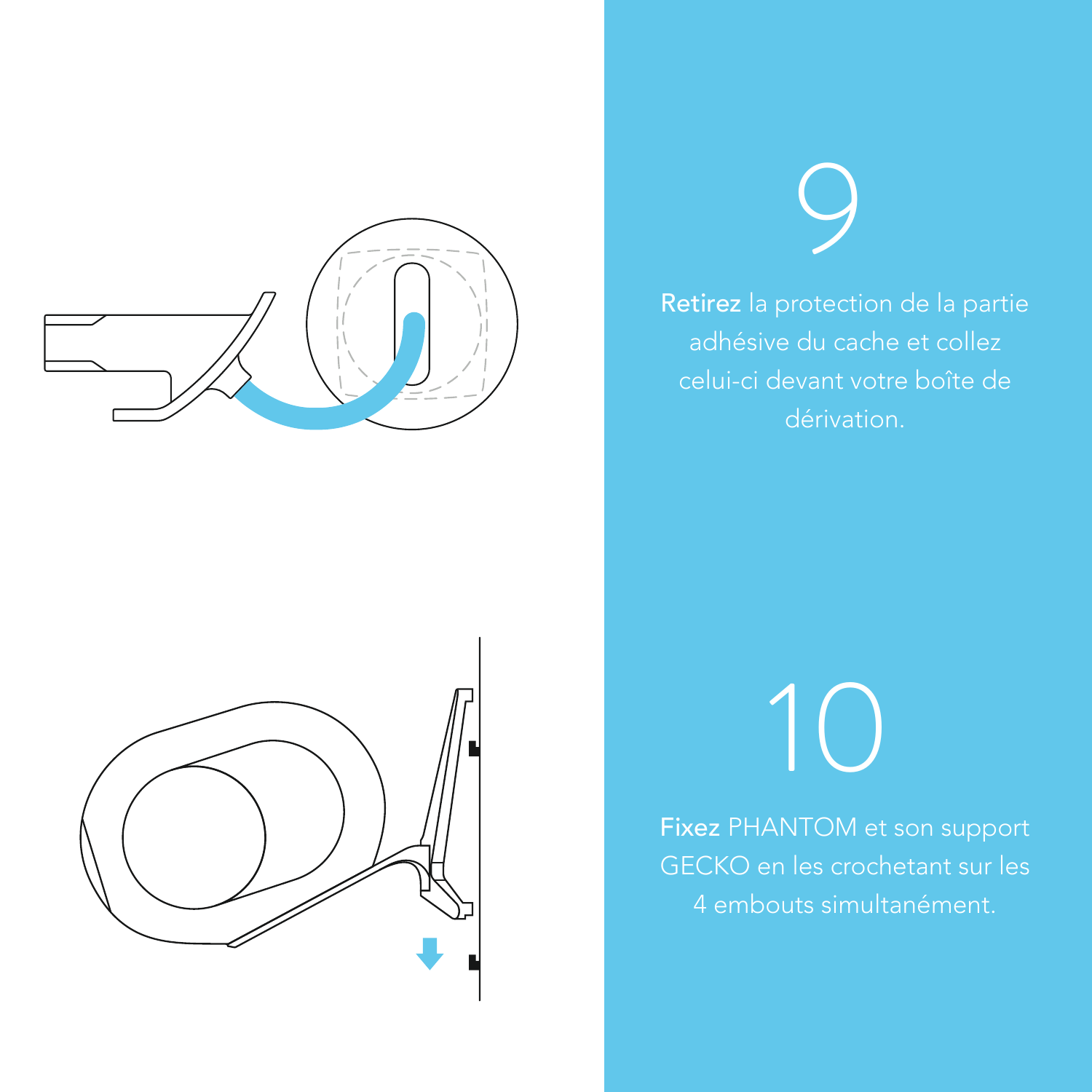Branchez le connecteur à votre

11



12 Choisissez votre orientation

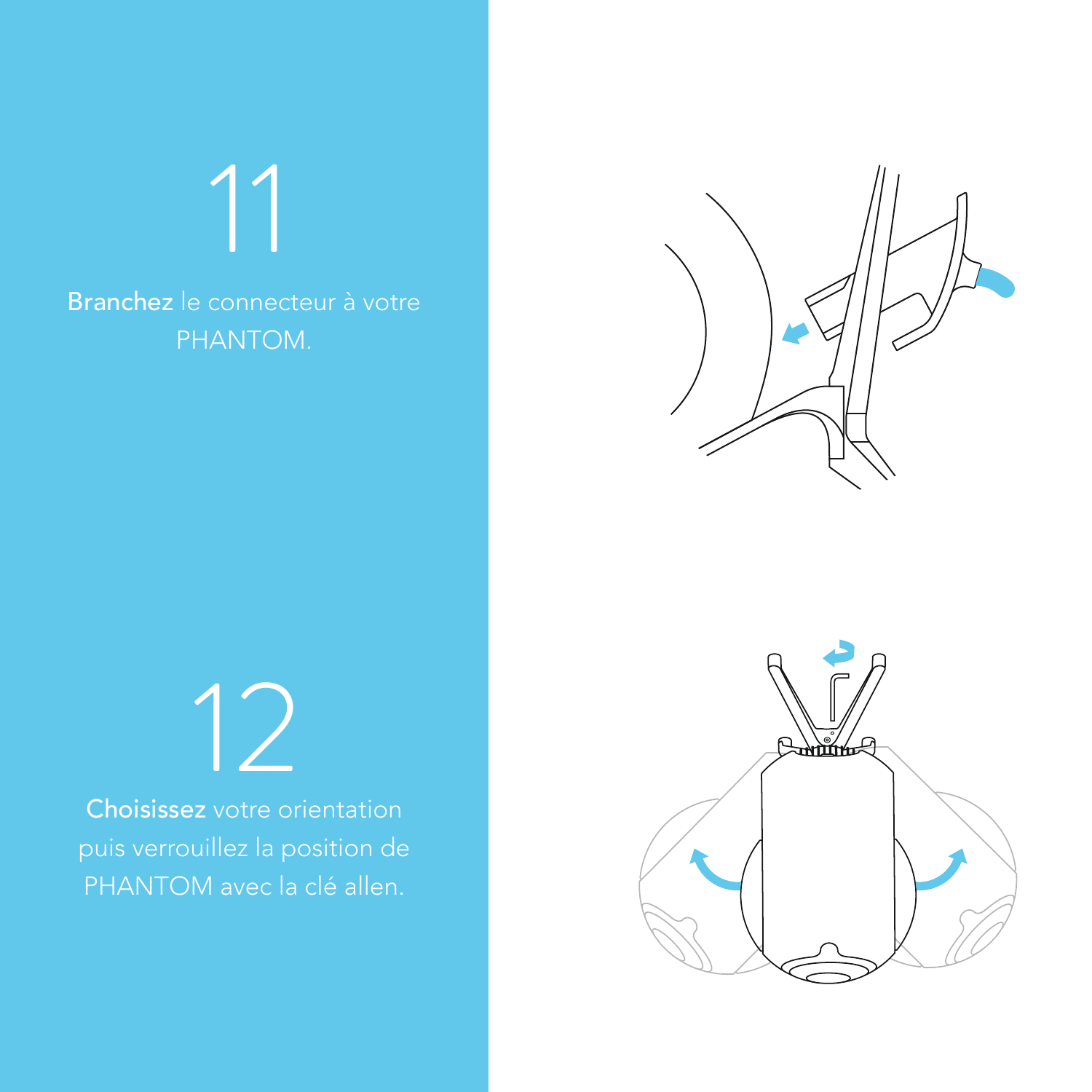### Ooops ! Besoin d'aide ?

Rendez-vous sur :

# DEVIALET ans

http://www.devialet.com/forever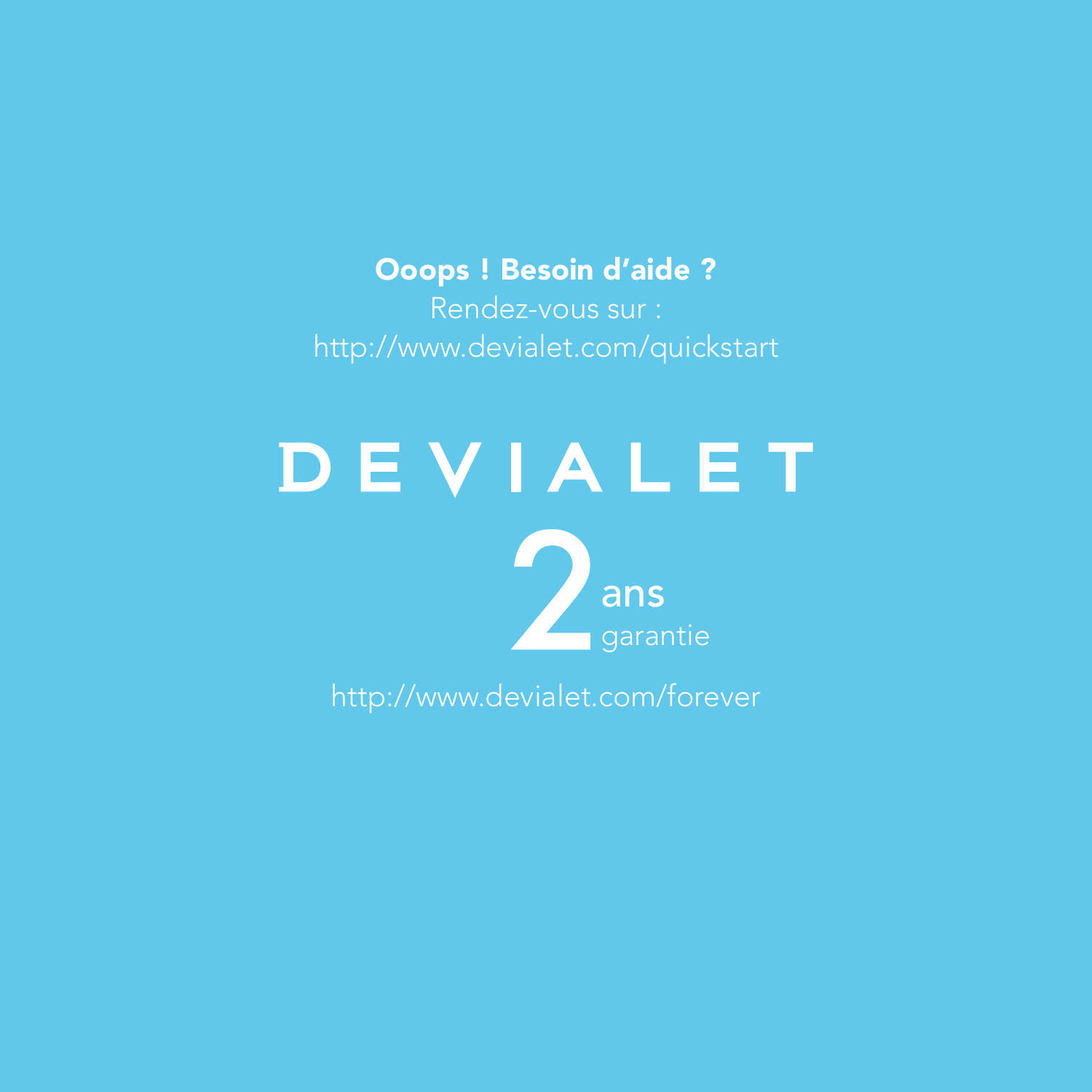

Veillez à correctement visser les vis sur le mur pour assurer le maintien. Veillez à utiliser des vis et chevilles adaptées à votre support. Toute modification non autorisée pourrait compromettre votre sécurité ainsi qu'une utilisation normale de l'appareil. En cas de problème, veuillez consulter un expert. Le câble d'alimentation fourni avec GECKO est destiné à être relié à demeure au réseau. Pour votre sécurité, assurez-vous qu'un dispositif de sectionnement (interrupteur ou disjoncteur) est installé et facilement accessible. En cas d'orage, couper le courant. Le cache fourni avec Gecko a une fonction décorative seulement. Assurez-vous que votre installation électrique respecte toutes les normes électriques applicables dans votre pays.

### Plus d'infos sur www.devialet.com/devialetlovesyou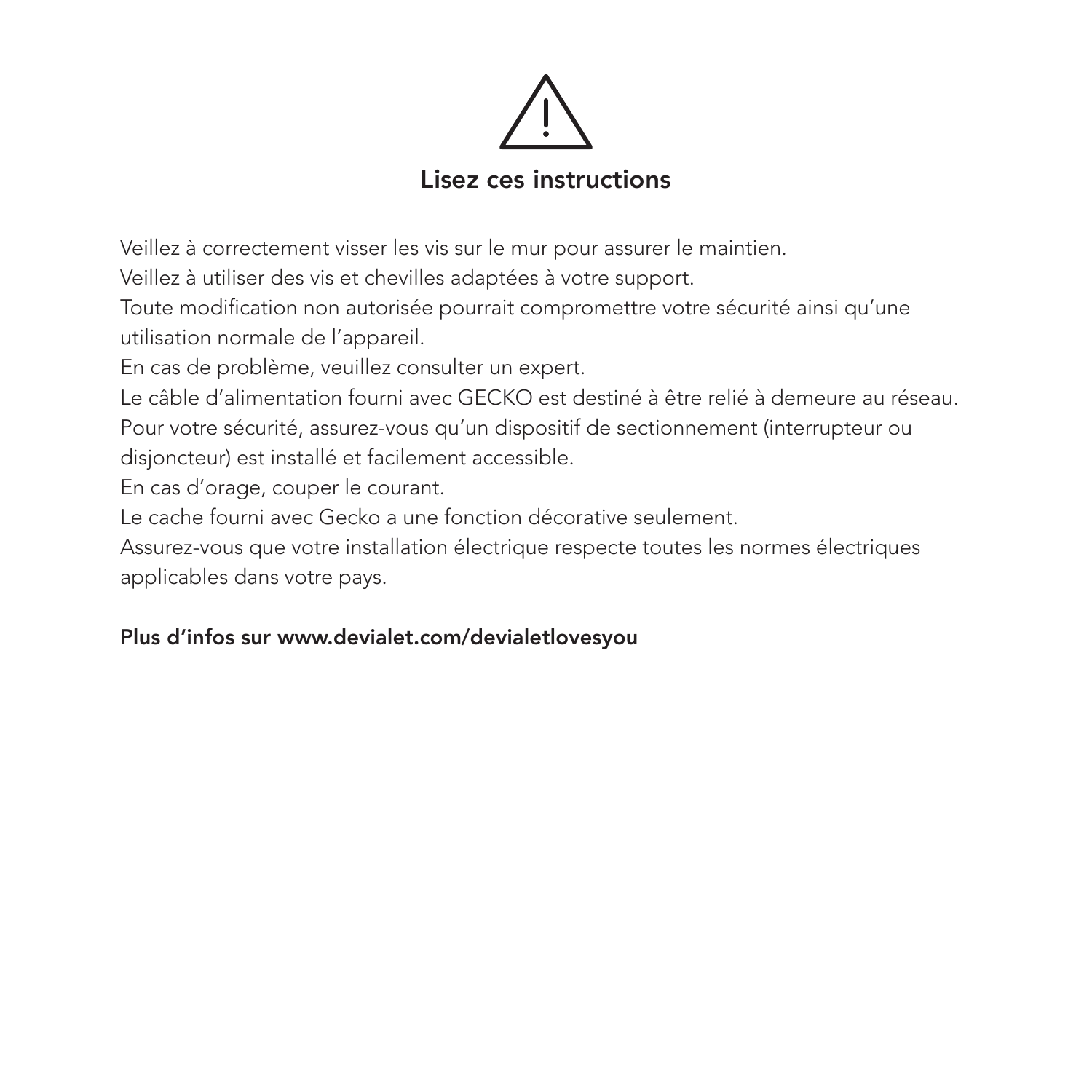## GECKO **Start**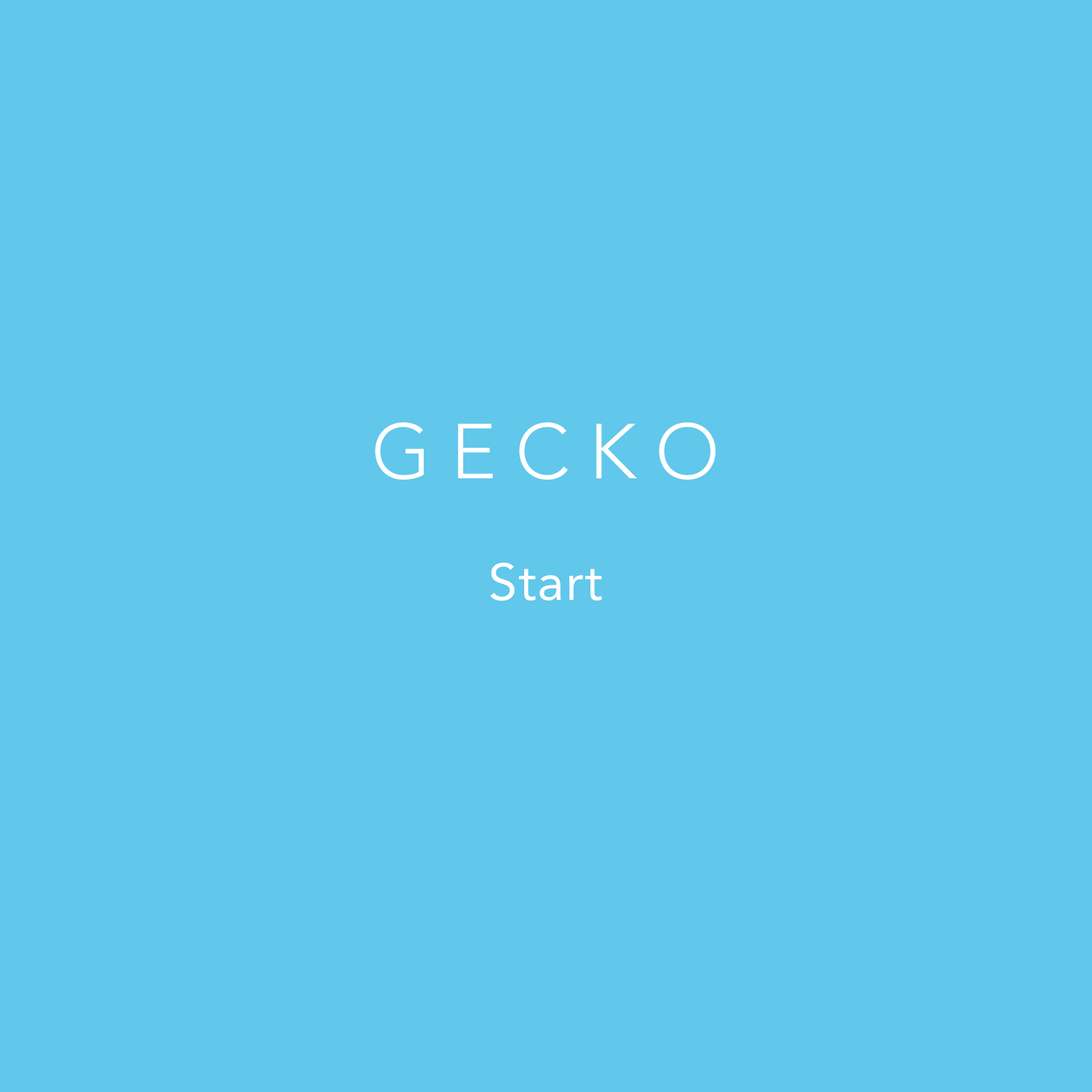

## **DEVIALET**

### INGÉNIERIE ACOUSTIQUE DE FRANCE

Gecko was invented by Devialet, Ingénierie Acoustique de France, the world's most awarded start-up for the excellency of its innovations in sound technologies

Made in France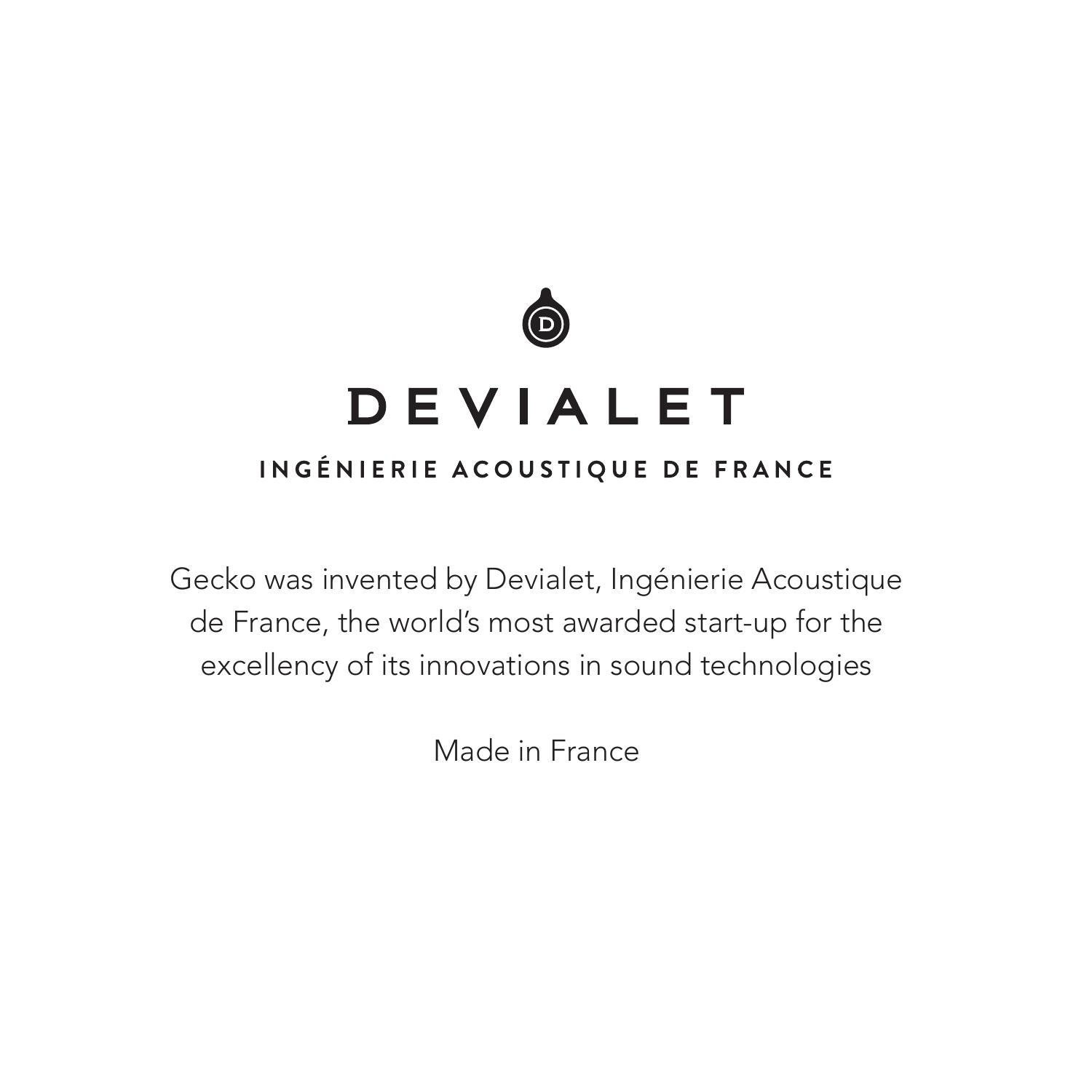

from the box. Take out the

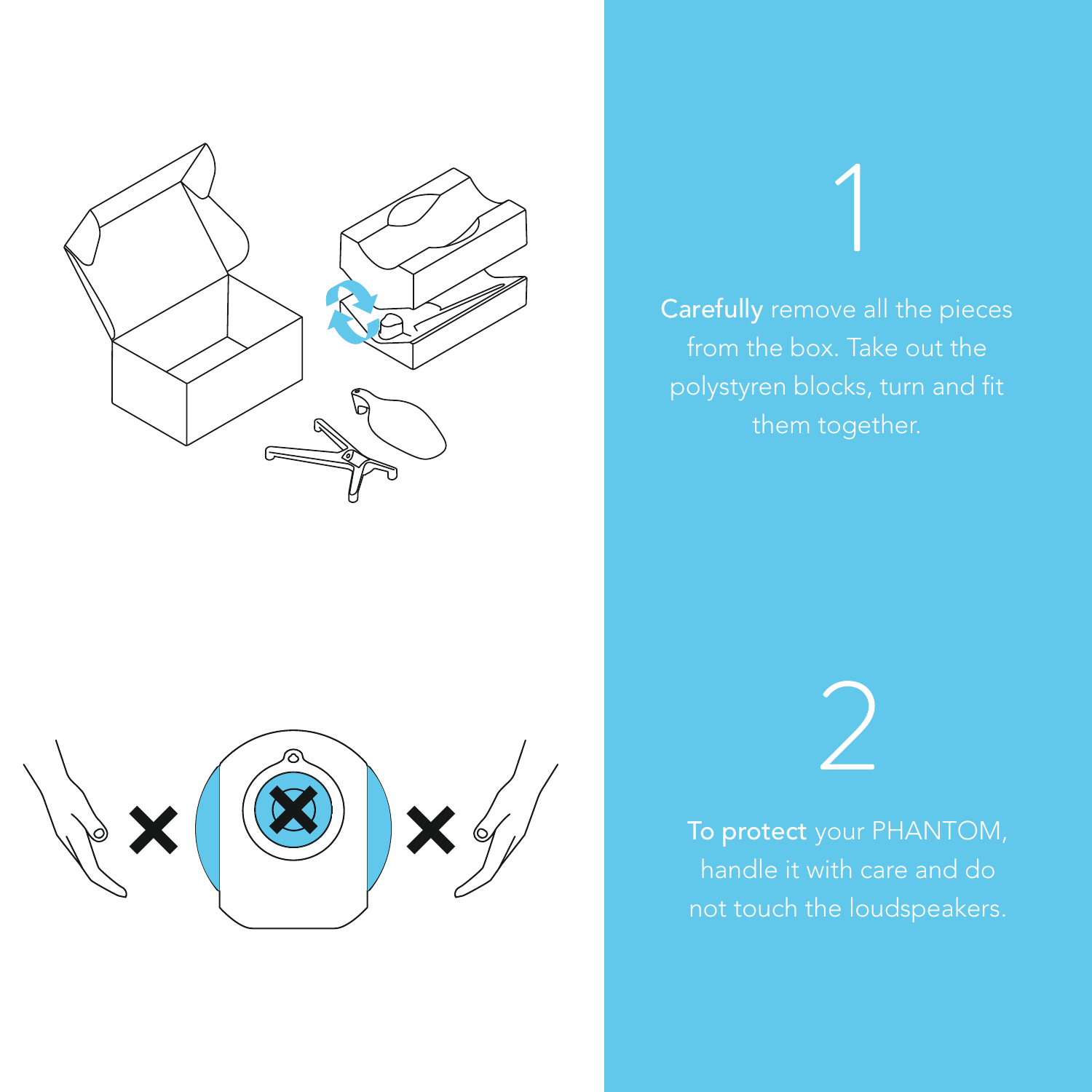Carefully turn your PHANTOM



4

Attach the plate to the back of compress the spring, press it

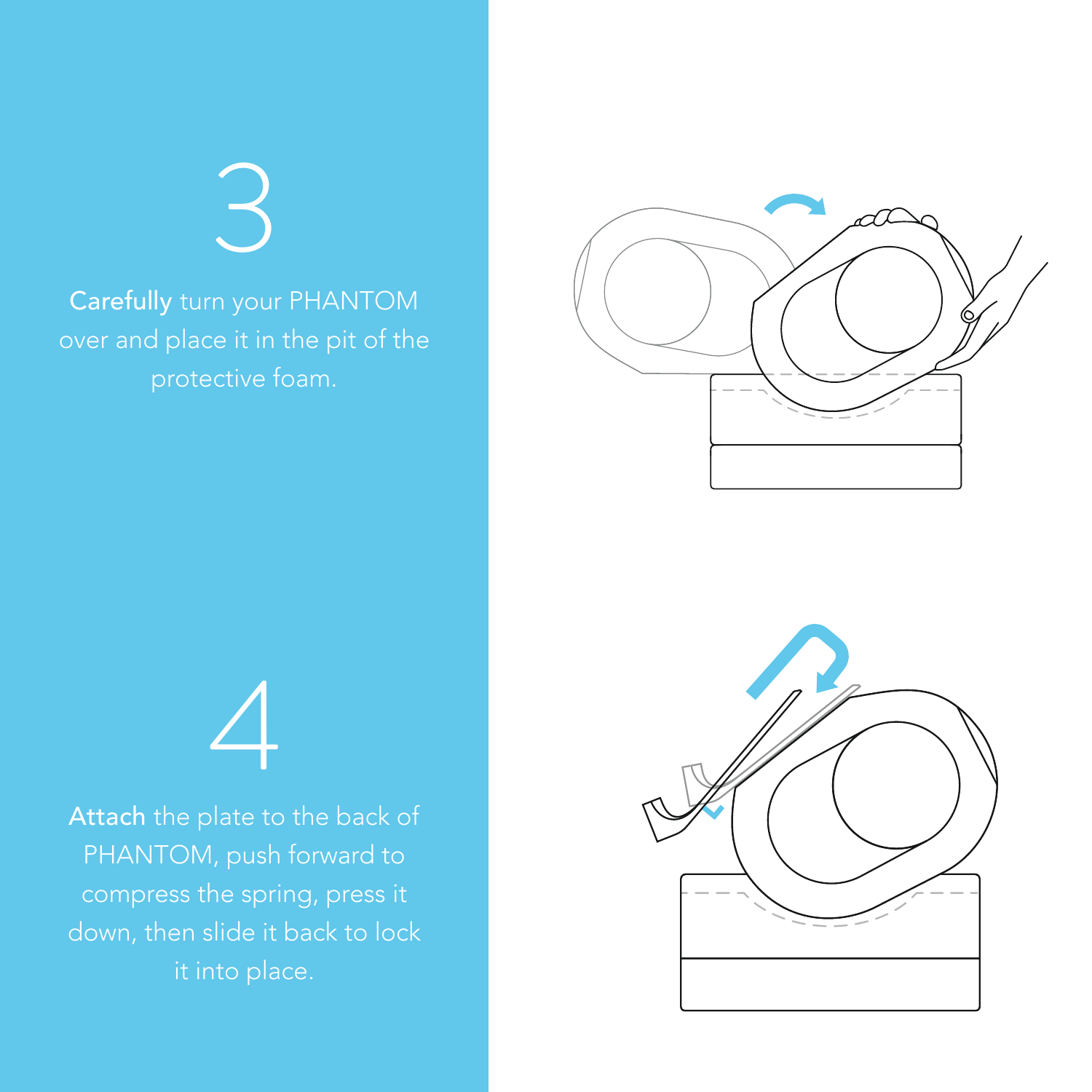



Fasten the plate and the PHAN-

to the base with the metal rod heard if well mounted.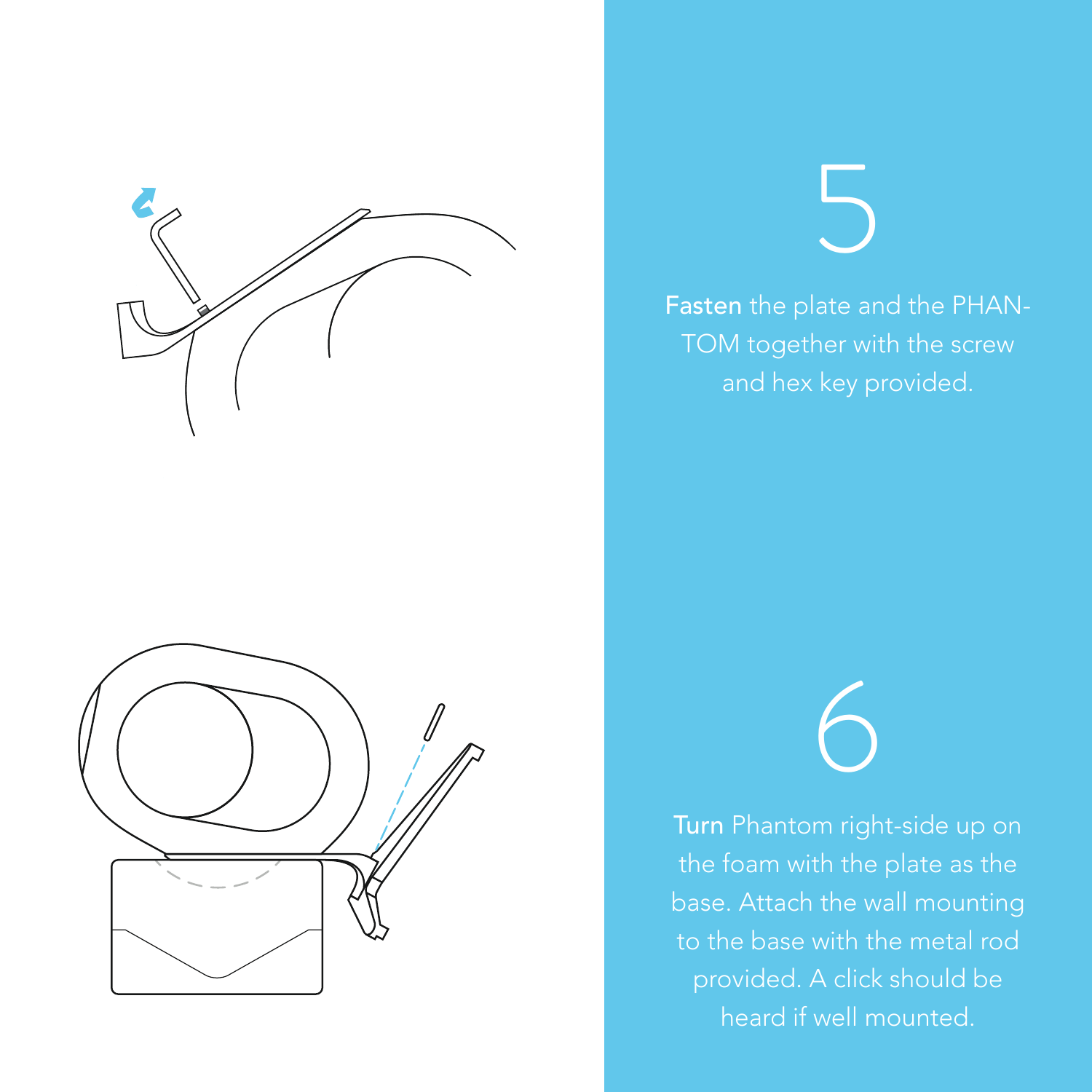Drill the anchor mounts into the

7



8 back box.



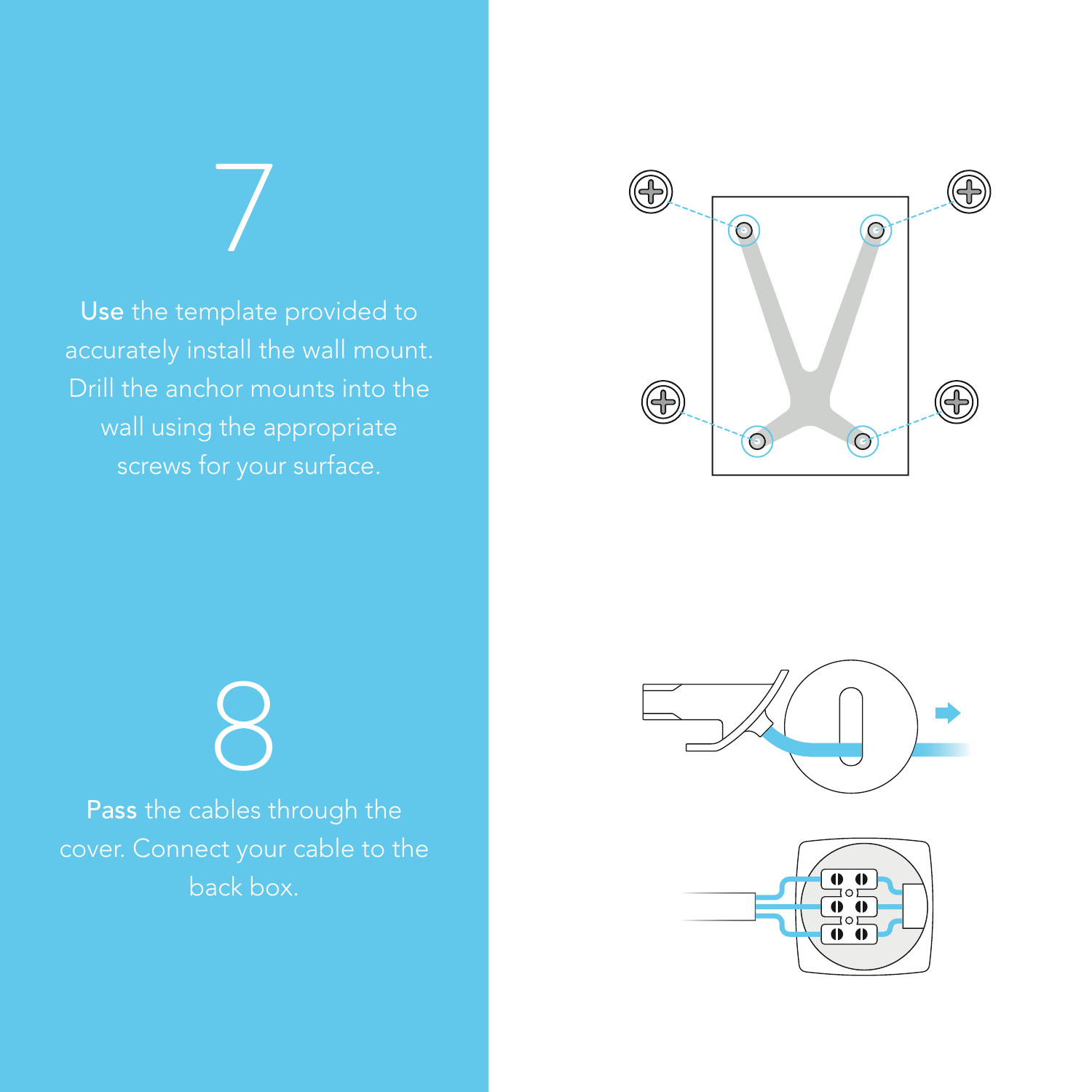



Remove the adhesive film on the back of the cover then stick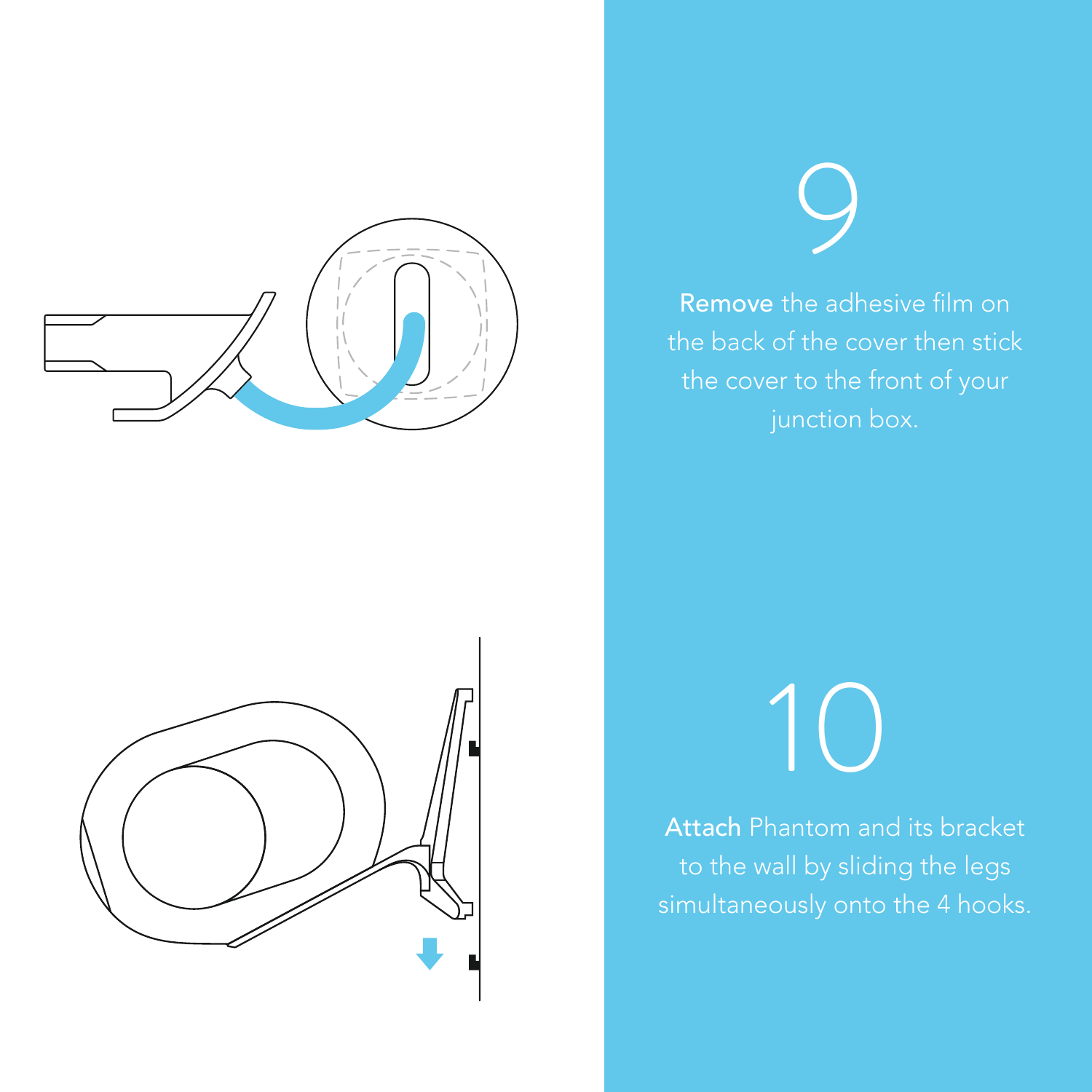

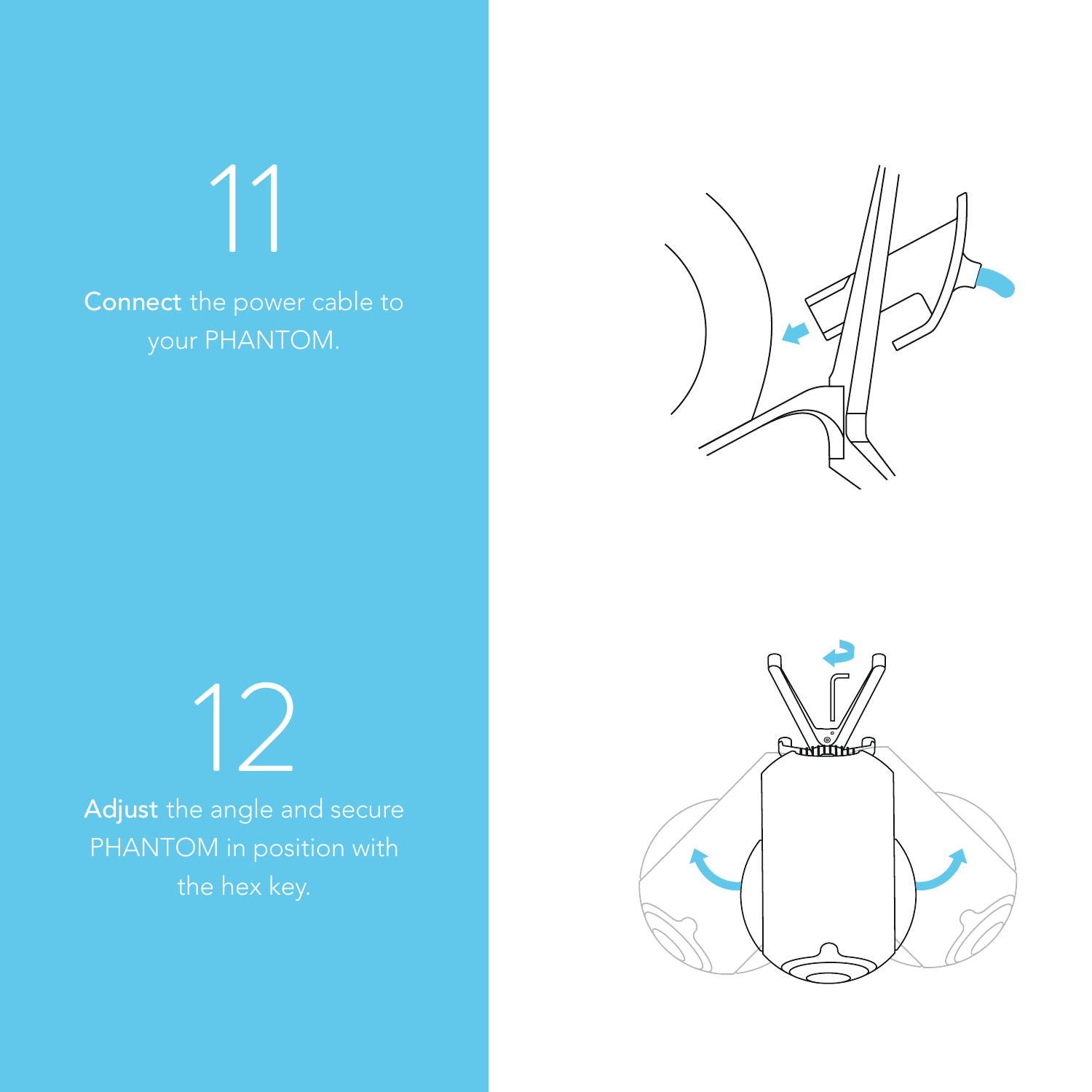### Ooops ! Need help ?

Find us on :

# DEVIALET  $\sqrt{\ }$  year

http://www.devialet.com/forever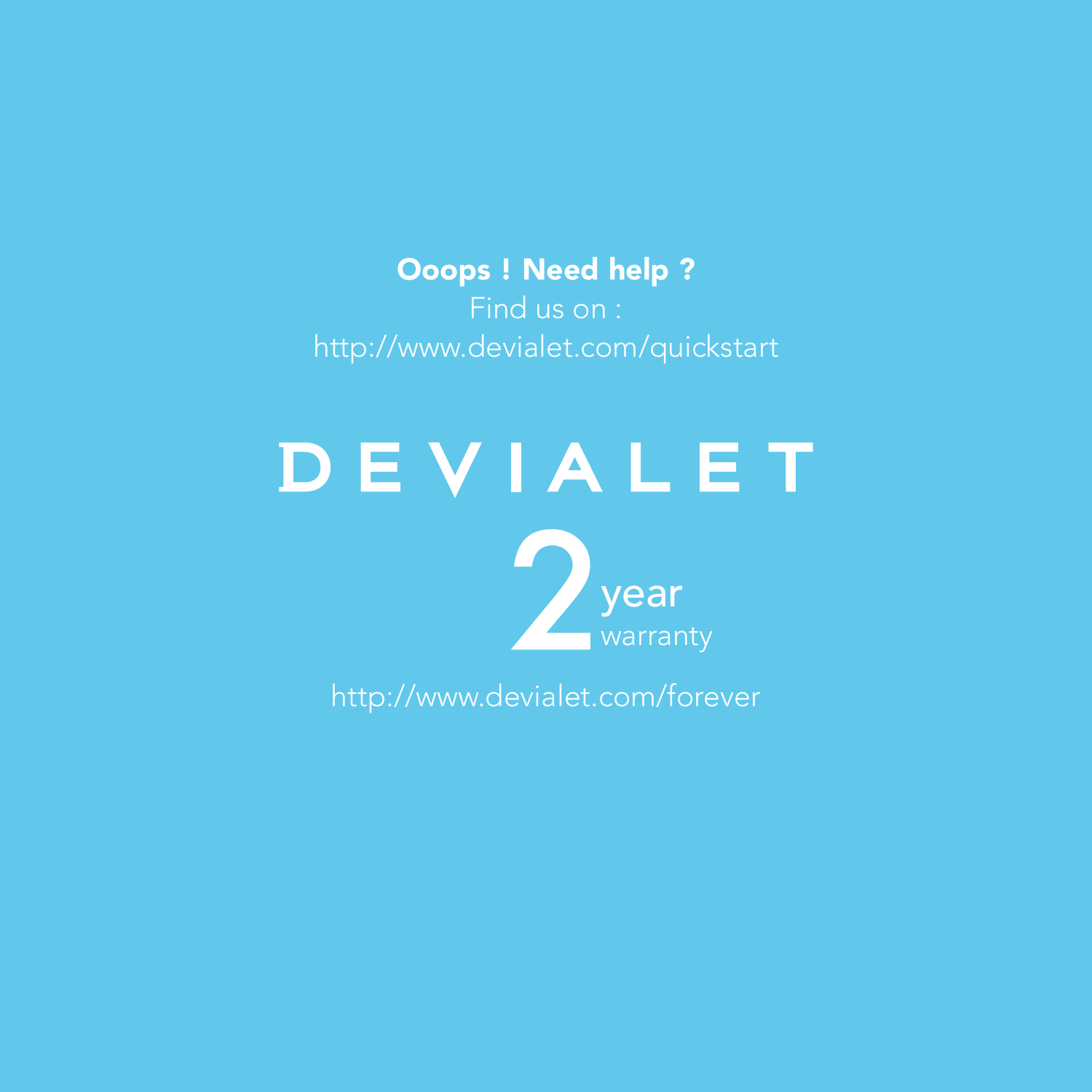

### Please read these instructions

Make sure to properly tighten the screws into the wall to ensure device stability. Make sure to use screws and anchors suited to your surface. Do not block or cover the heatsink radiator. A non-detachable power supply cord is provided with GECKO. For your own safety, please make sure that an upstream disconnect device (switch or circuit breaker) is installed and easily accessible. In the event of storms, make sure the power switch is off. Please note that the cover provided with Gecko is a decorative part. Make sure that your electrical installation respects all applicable national electrical standards.

#### More on www.devialet.com/devialetlovesyou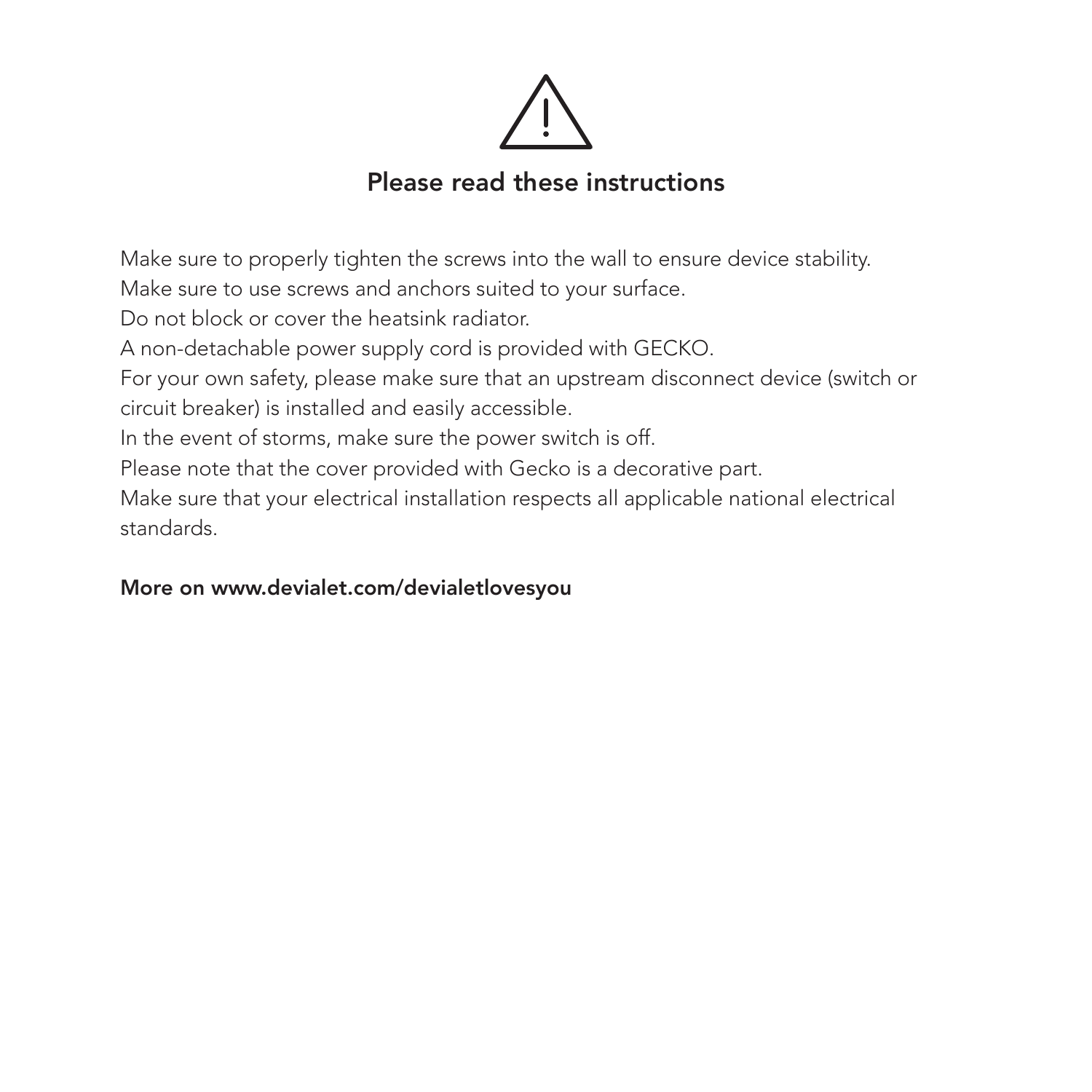# GECKO

Kurzanleitung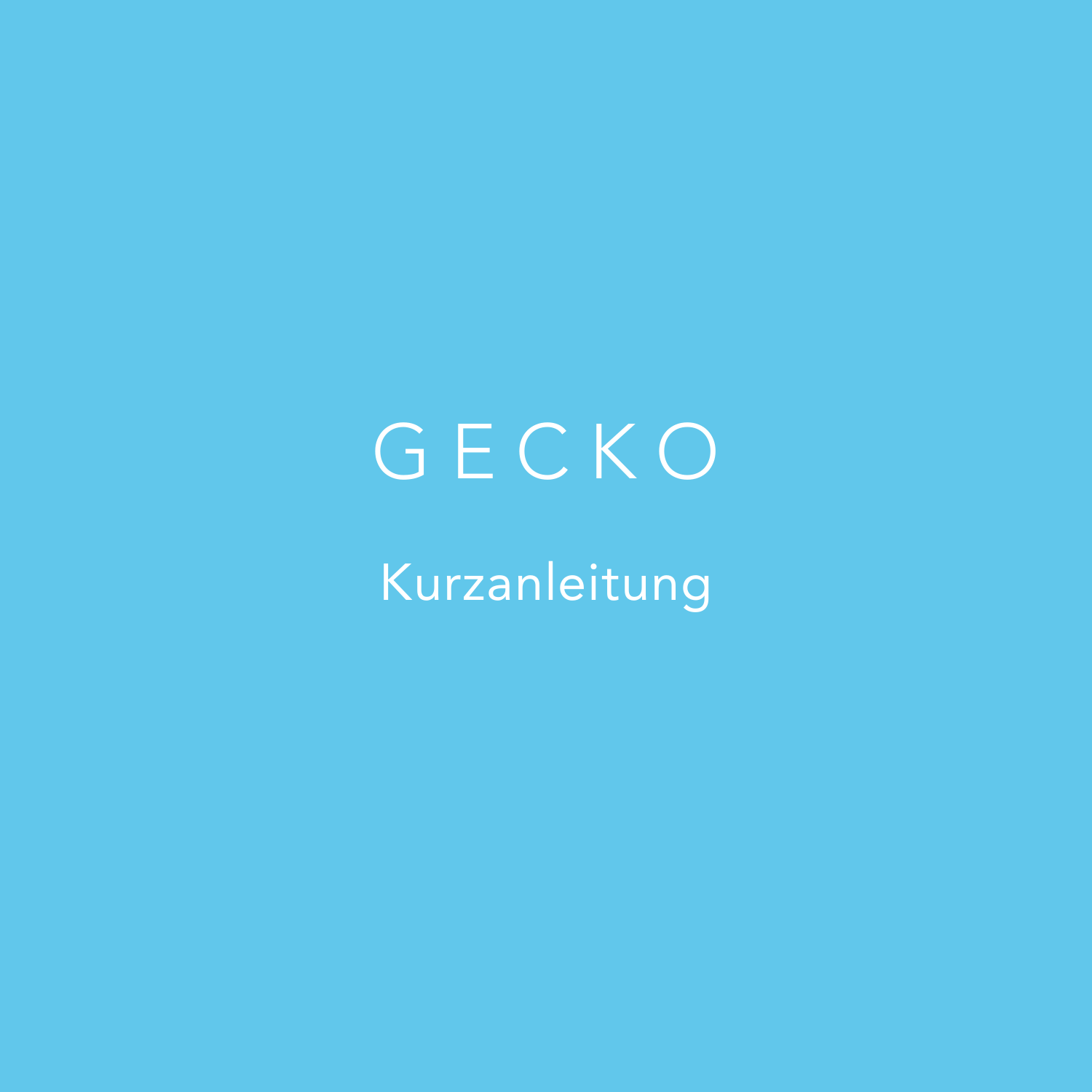

## **DEVIALET**

### INGÉNIERIE ACOUSTIQUE DE FRANCE

Gecko ist eine Erfindung von Devialet, Ingénierie Acoustique de France, das am häufigsten für seine herausragende Tontechnik ausgezeichnete Start-up-Unternehmen der Welt

Hergestellt in Frankreich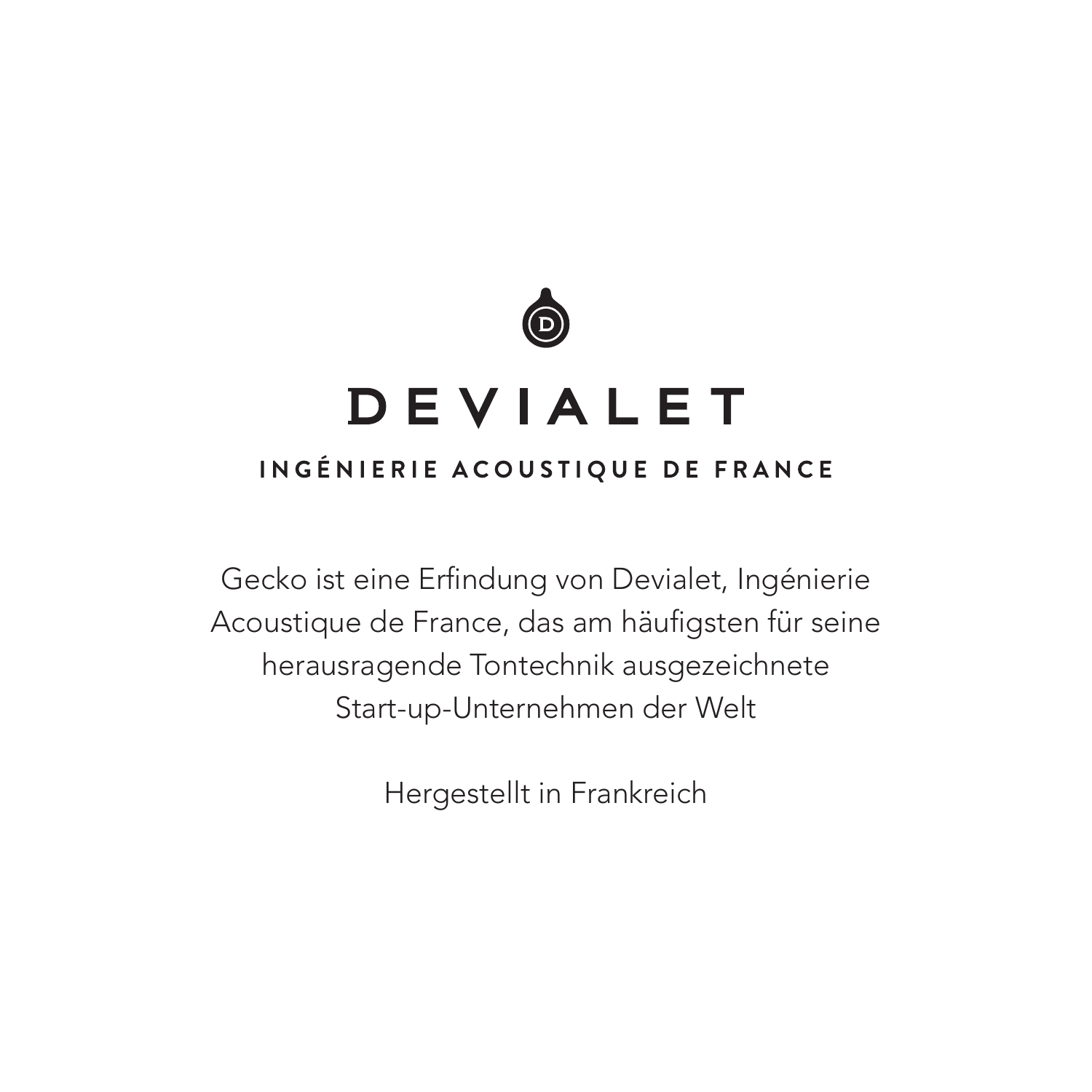

an der Lautsprecherbox an.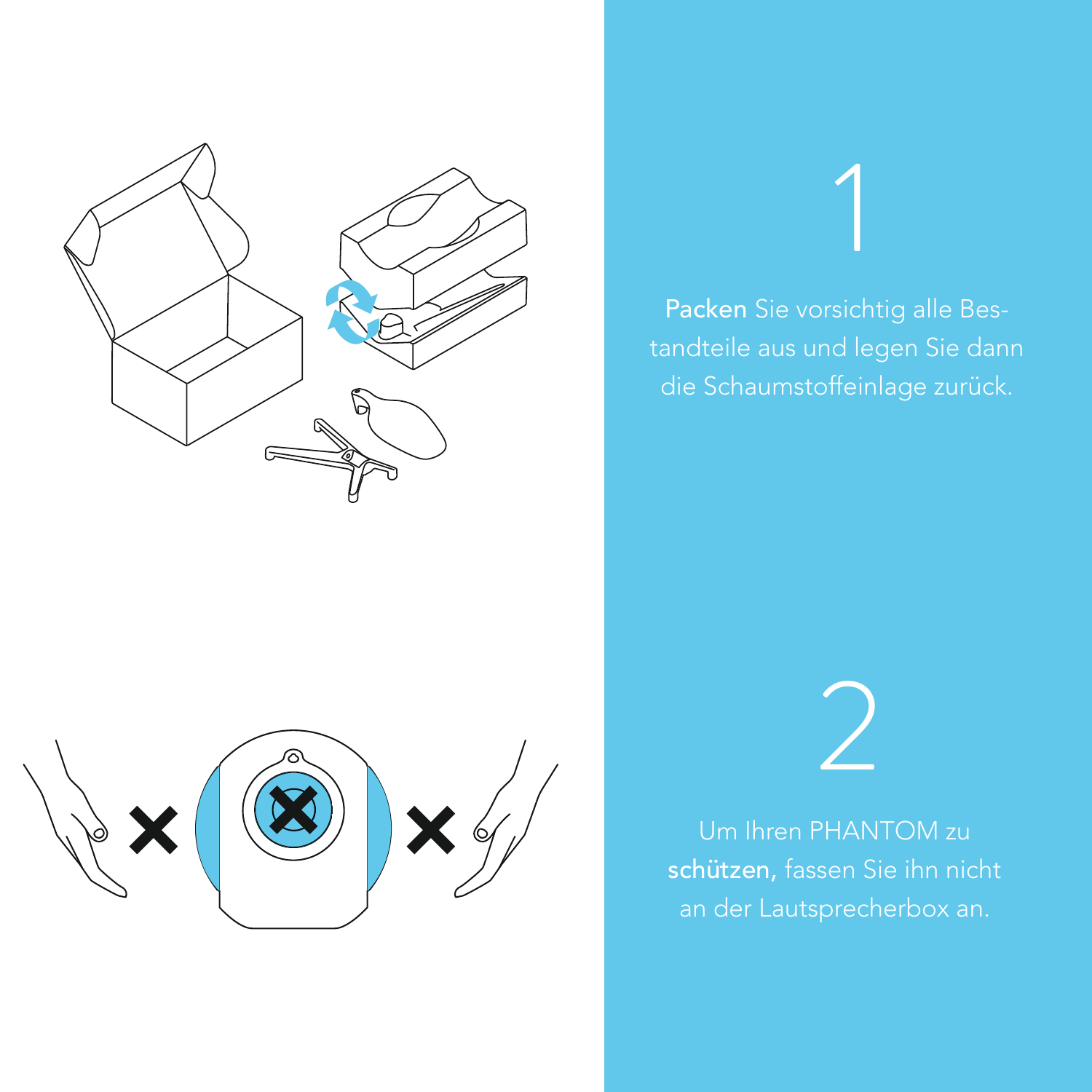

Rückseite der Platte einhaken;

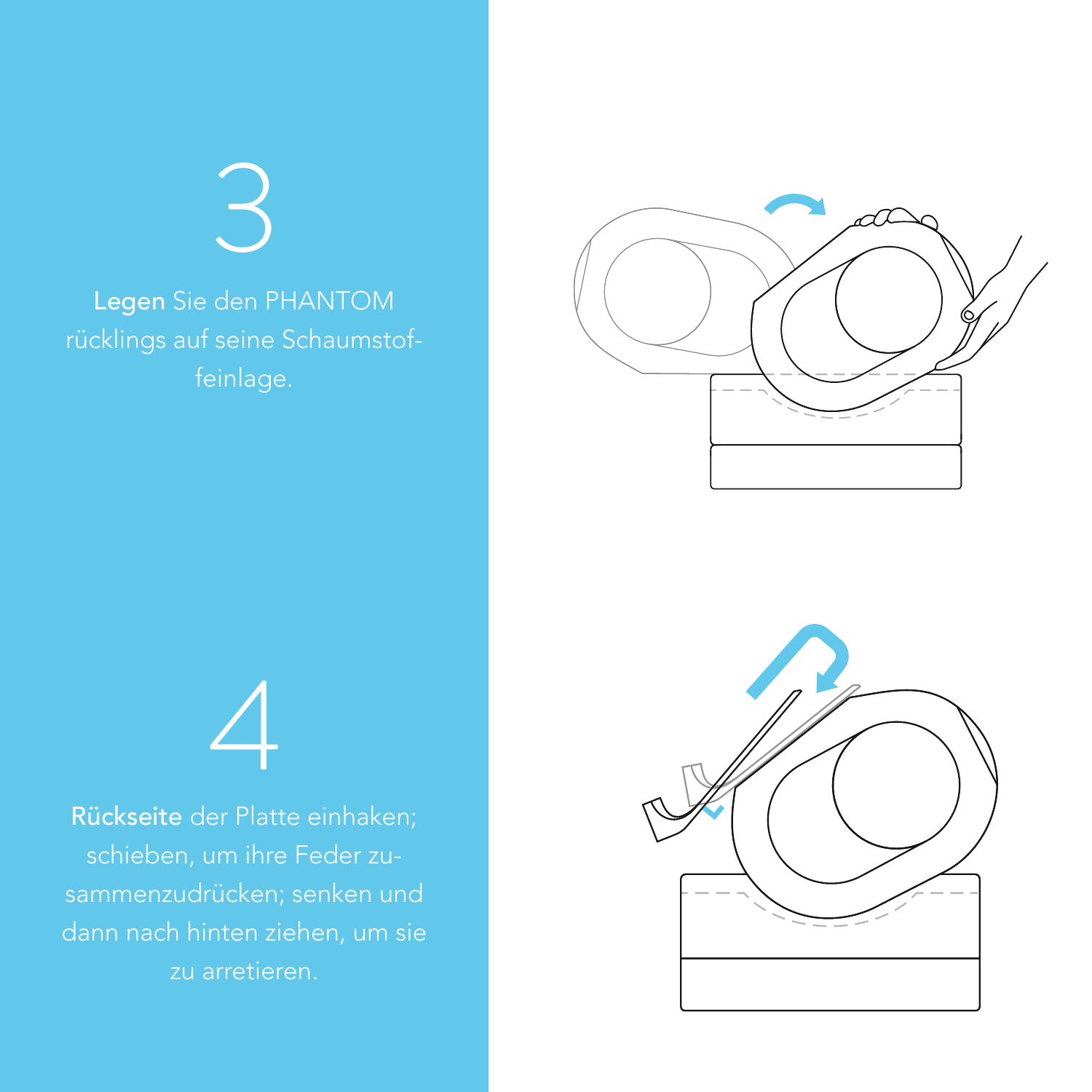



Platte zu befestigen, mit einem

um. Montieren Sie dann die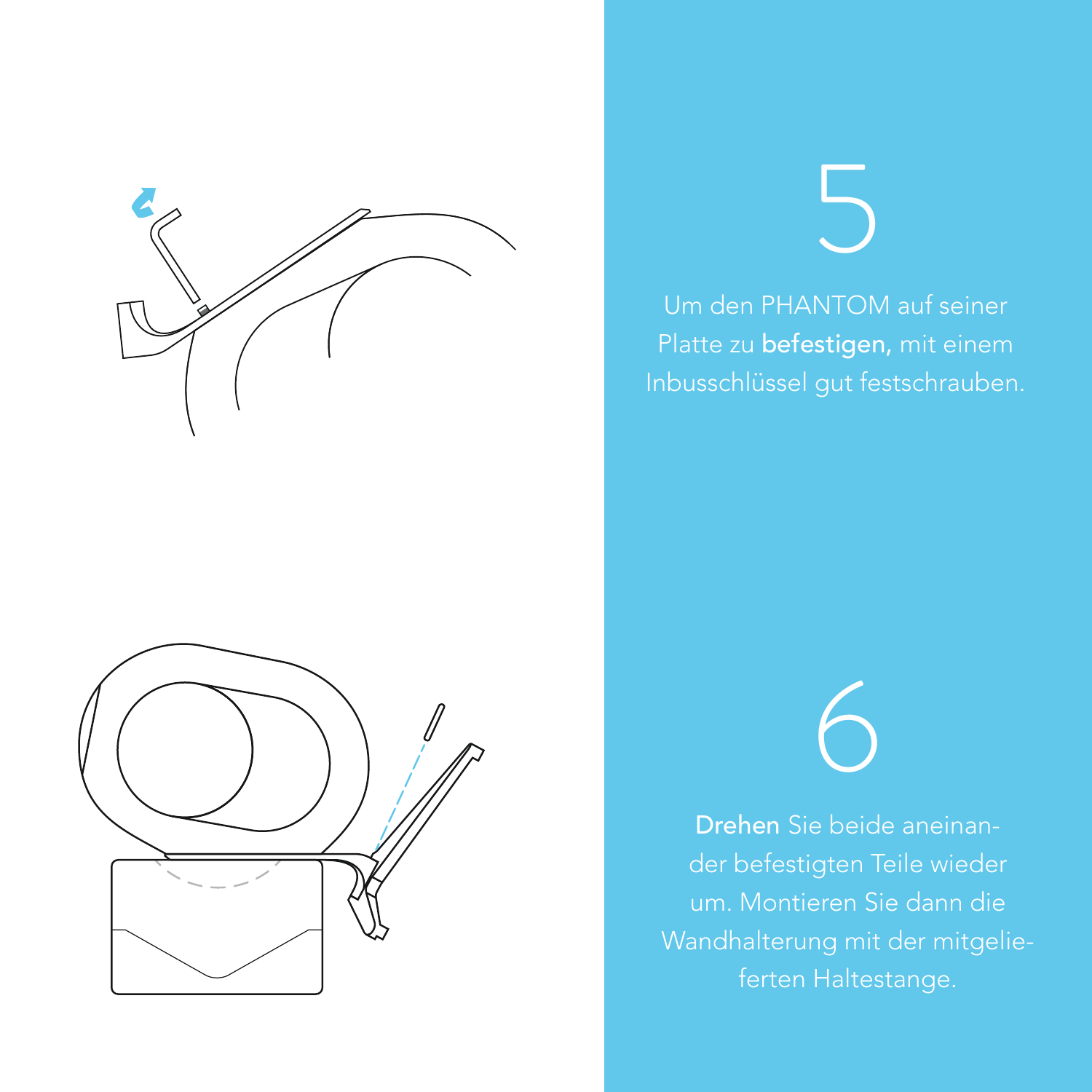Lochs in die Wand, genau die Anweisungen in der Bohranlei-

7



8 Führen Sie Ihre Kabel in die



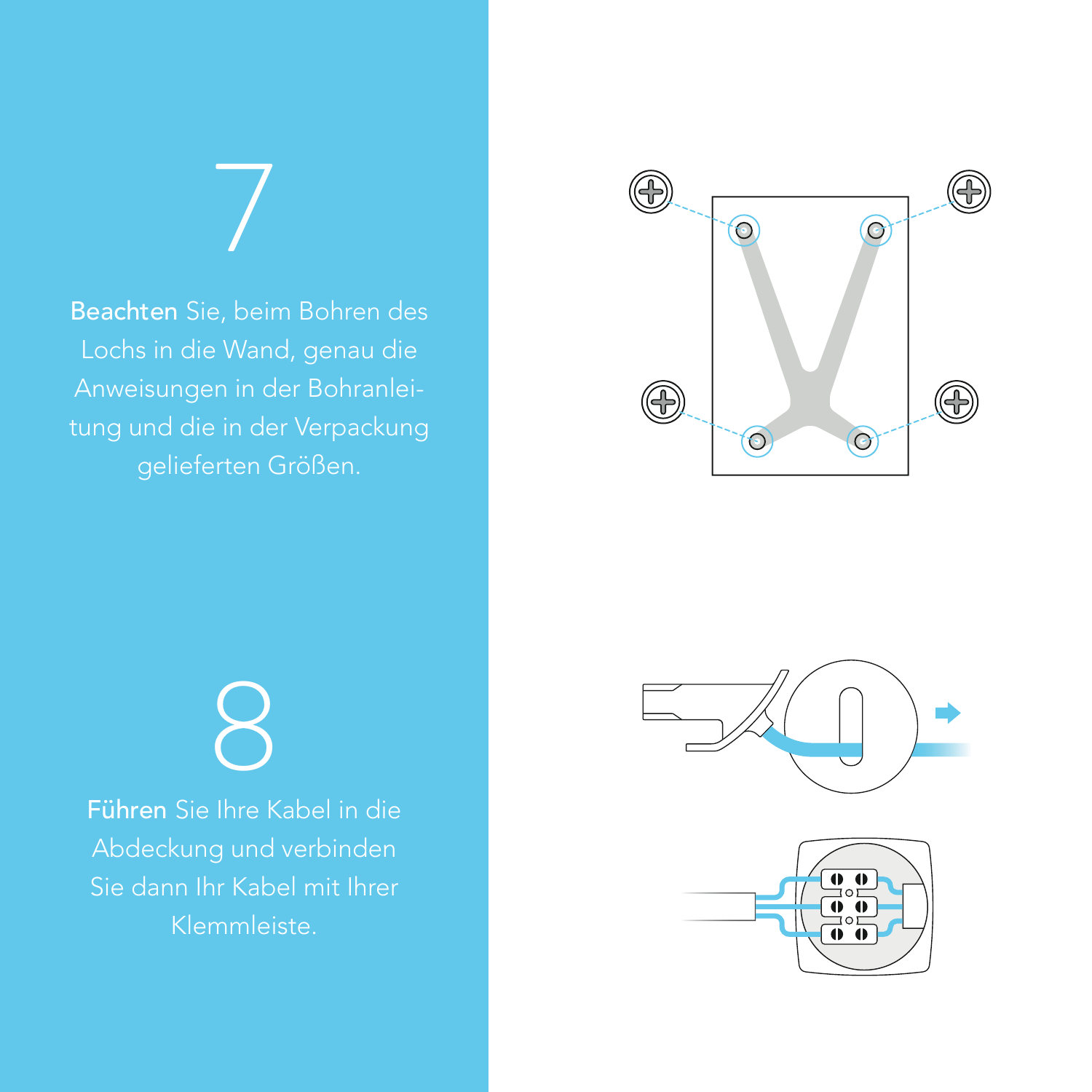



klebenden Abschnitt der Abvor Ihren Schaltkasten.

10

Fixieren Sie den PHANTOM und seine GECKO Halterung, indem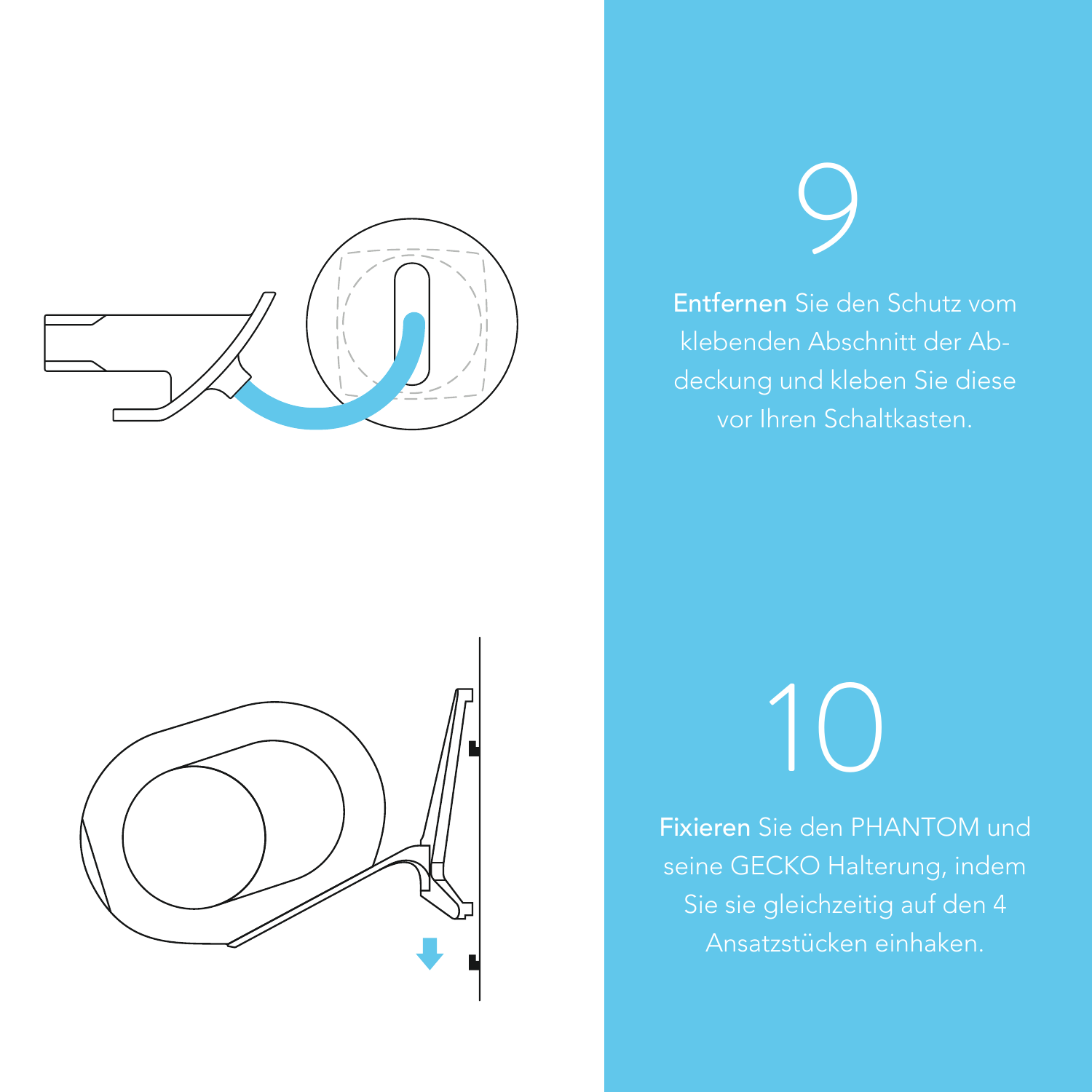Verbinden Sie den Netzstecker mit Ihrem PHANTOM.

11



12 dieser Position.

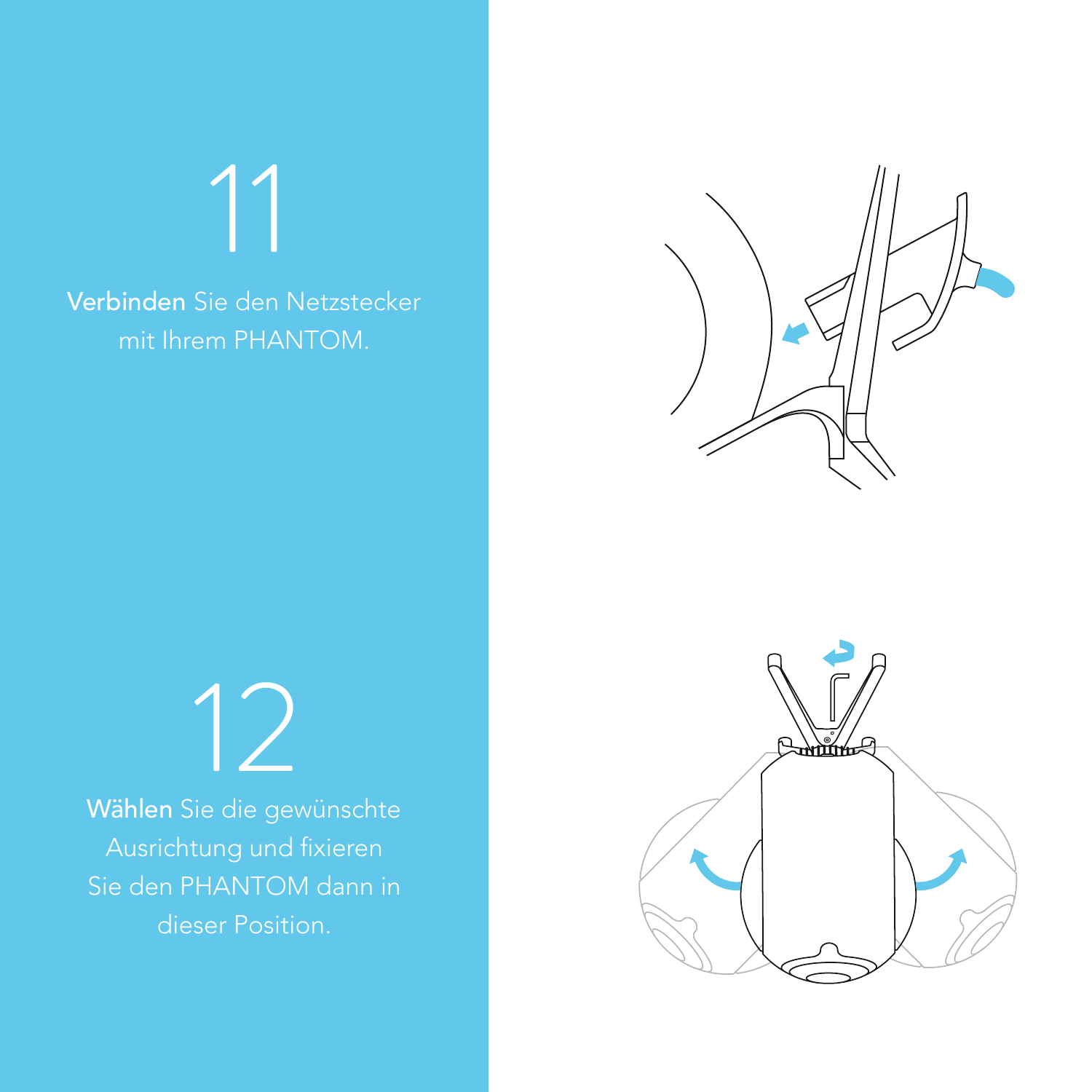Brauchen Sie Hilfe?

# DEVIALET Jahre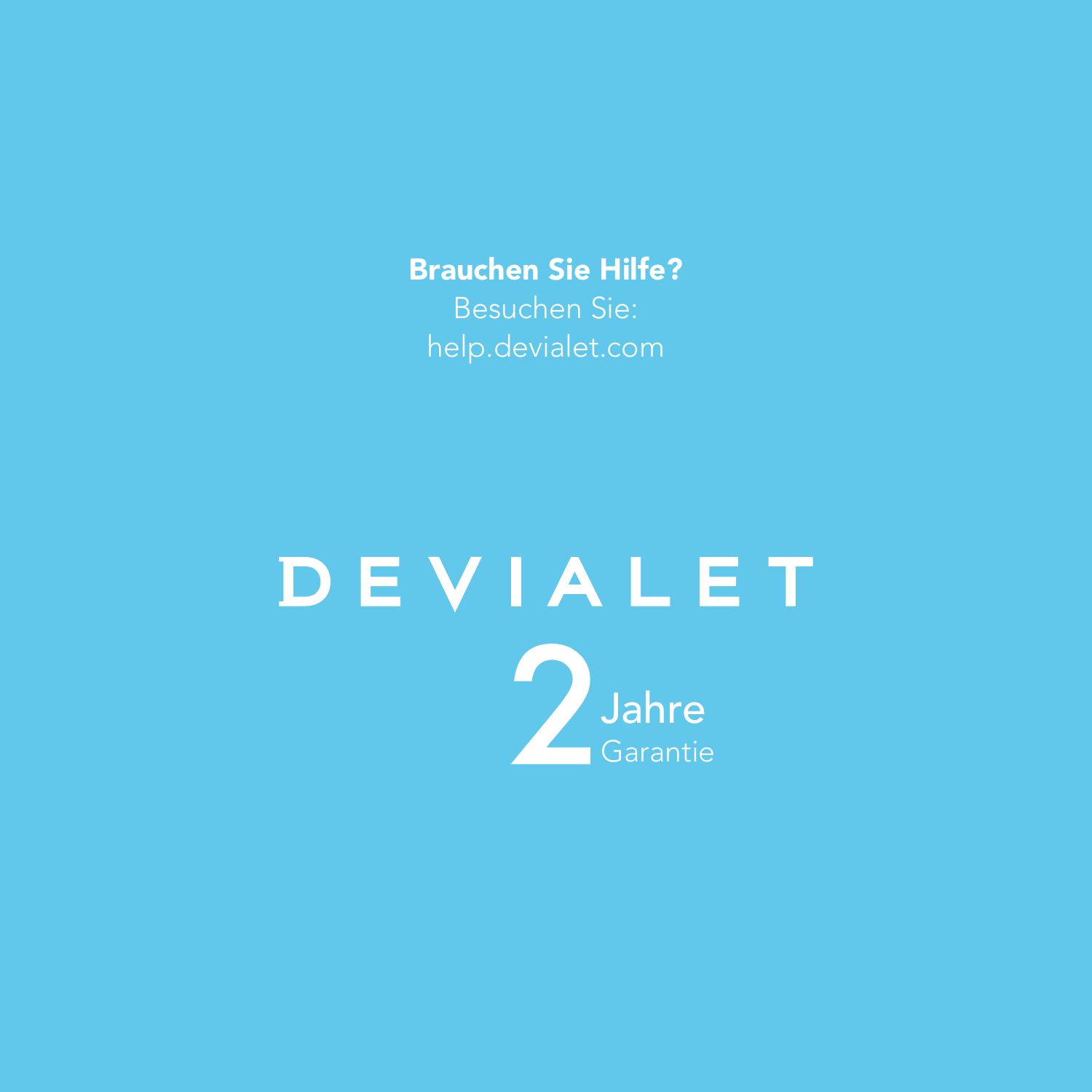

### Lesen Sie diese Anleitung

Um eine sichere Halterung zu gewährleisten achten Sie darauf, dass die Schrauben fest in die Wand angebracht sind.

Verwenden Sie Schrauben und Dübel die den, für Ihren Gebrauch erforderlichen Anforderungen, nachkommen.

Alle unerlaubten Modifikationen der Anbringung können Ihre Sicherheit, so wie die vorgesehene Nutzung Ihres Gerätes gefährden.

Im Falle von Komplikationen wenden Sie sich an einen unserer Experten.

Das mit dem GECKO mitgelieferte Stromkabel ist ausschließlich für die Anbindung an ein Stromnetz vorgesehen.

Gewährleisten Sie zu Ihrer eigenen Sicherheit eine Trennvorrichtung der Stromversorgung ( Sicherungsschalter ).

Im Falle eines Gewitters trennen Sie das Gerät von der Stromversorgung.

Die Mitgelieferte Gecko-Abdeckung hat nur eine dekorative Funktion.

Stellen Sie sicher, dass Ihre elektrische Anlage alle die in Ihrem Lande geltenden elektrischen Normen einhaltet.

### Weitere Informationen auf devialet.com

Sie können den Gecko anstreichen, damit er dieselbe Farbe wie der Phantom schwarz matt hat; die Farbspezifikation hierfür ist RAL 9017.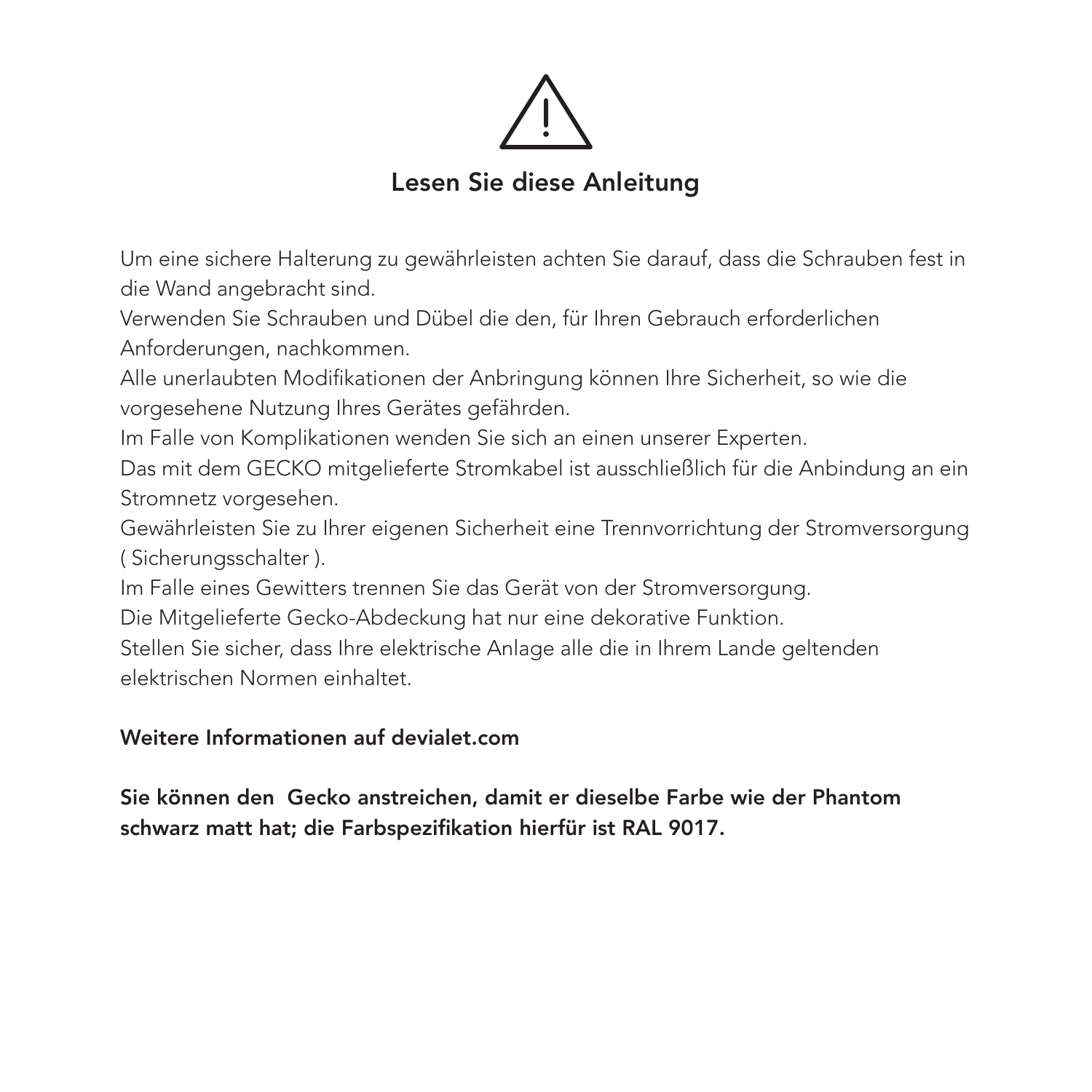## GECKO

**Arranque**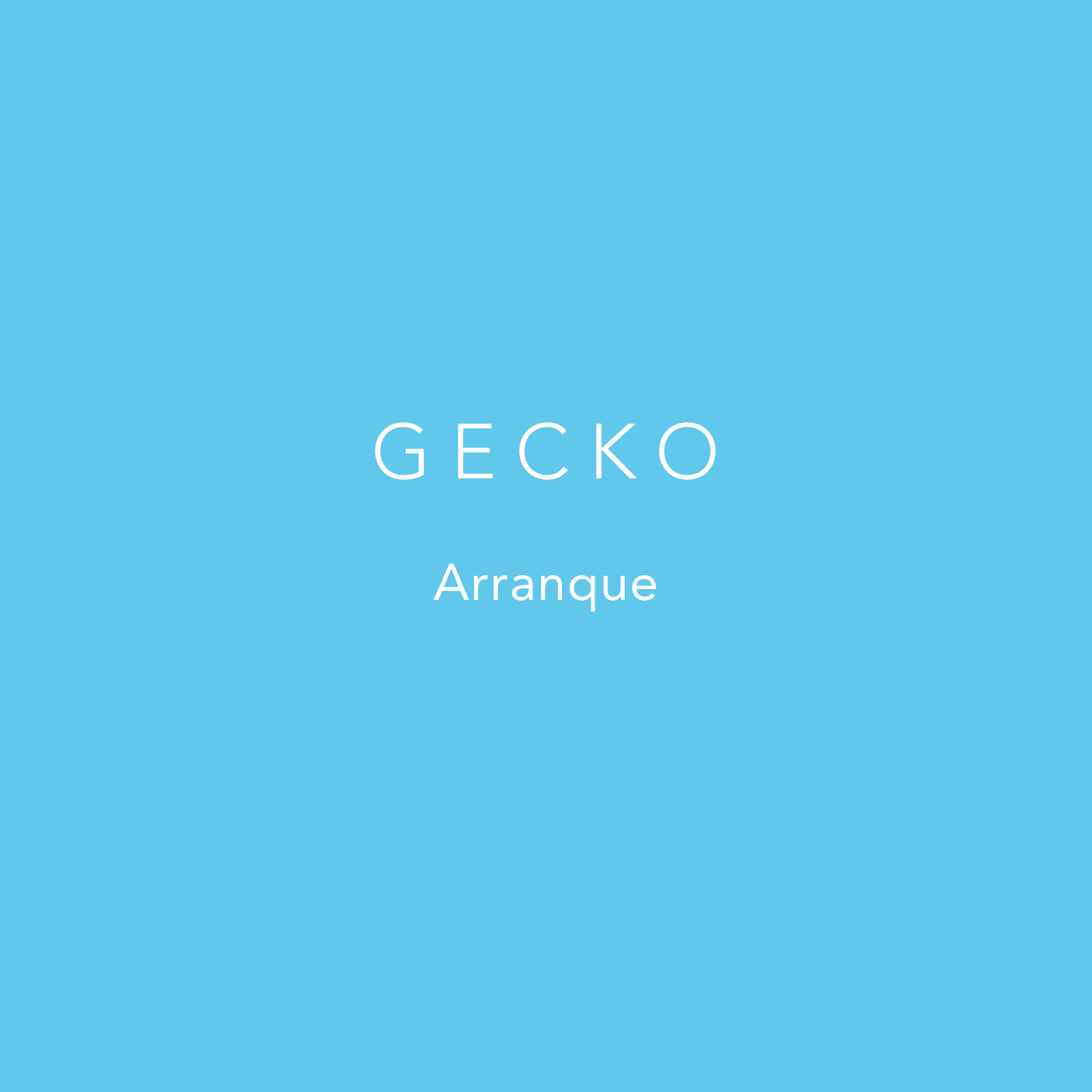

## **DEVIALET**

### INGÉNIERIE ACOUSTIQUE DE FRANCE

Gecko es un invento de Devialet, Ingénierie Acoustique de France, la startup más galardonada del mundo por sus tecnologías de excelencia en sonido

Fabricado en Francia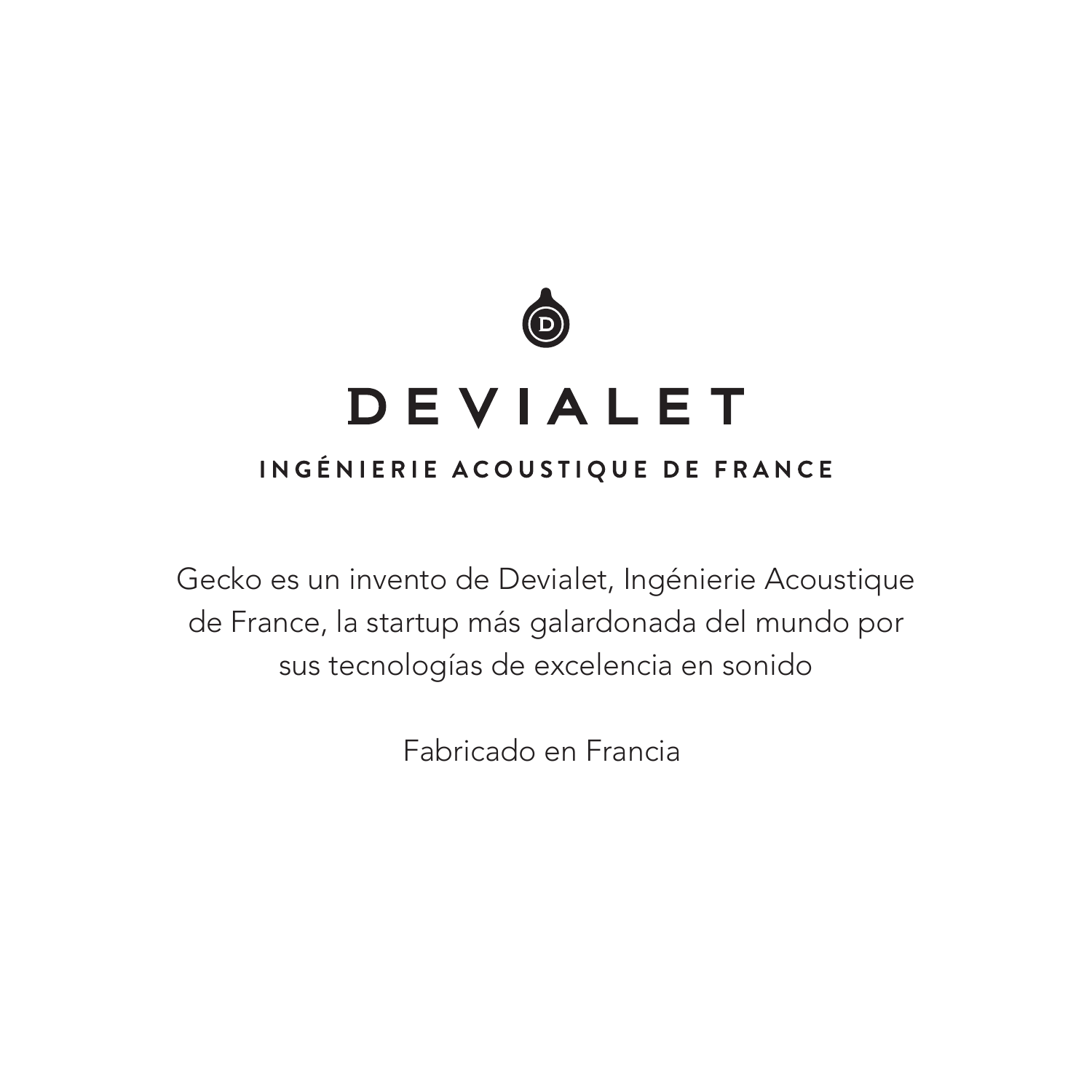

soporte de espuma.

1



no lo manipule sujetándolo por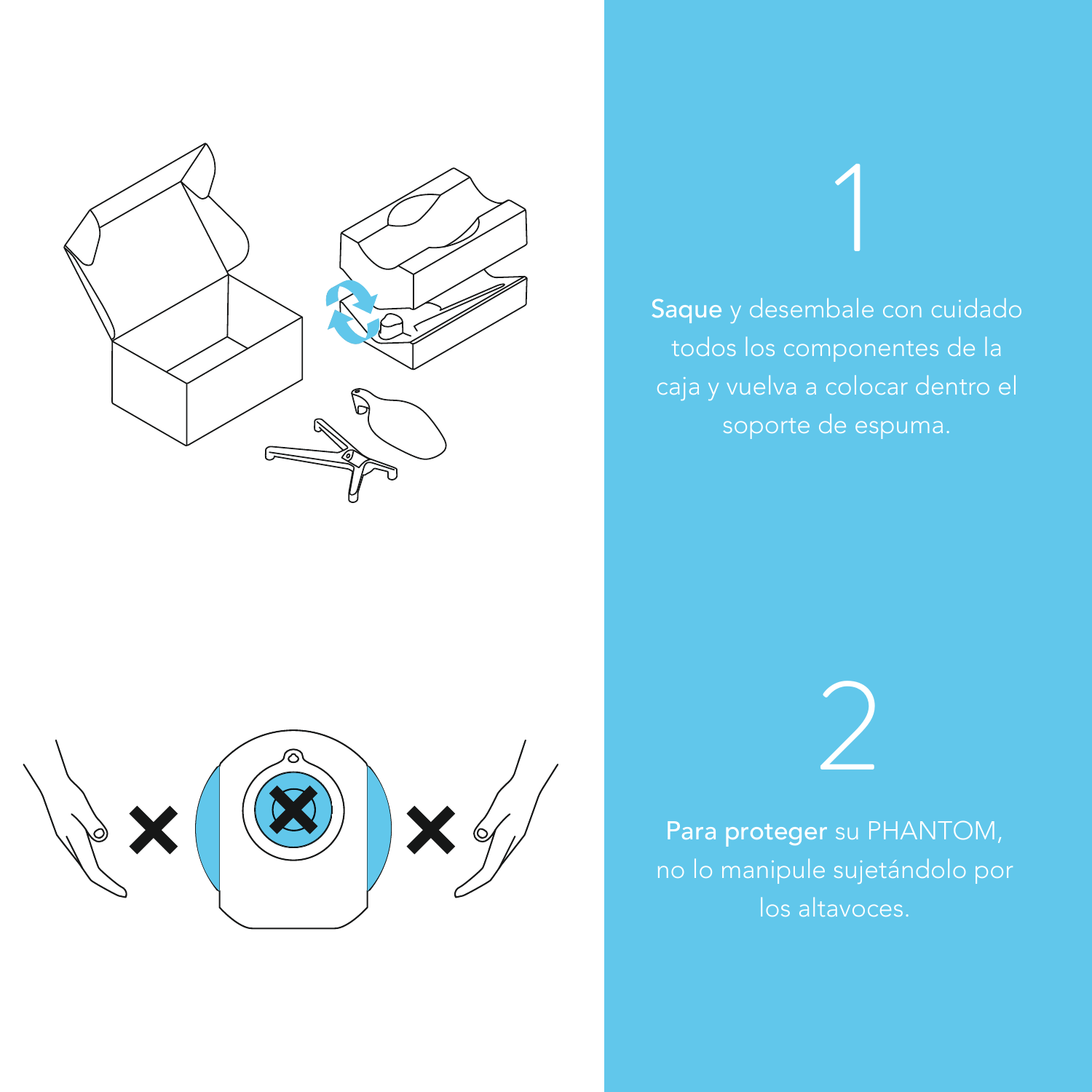en su soporte de espuma.



4

Desenganche la parte posterior

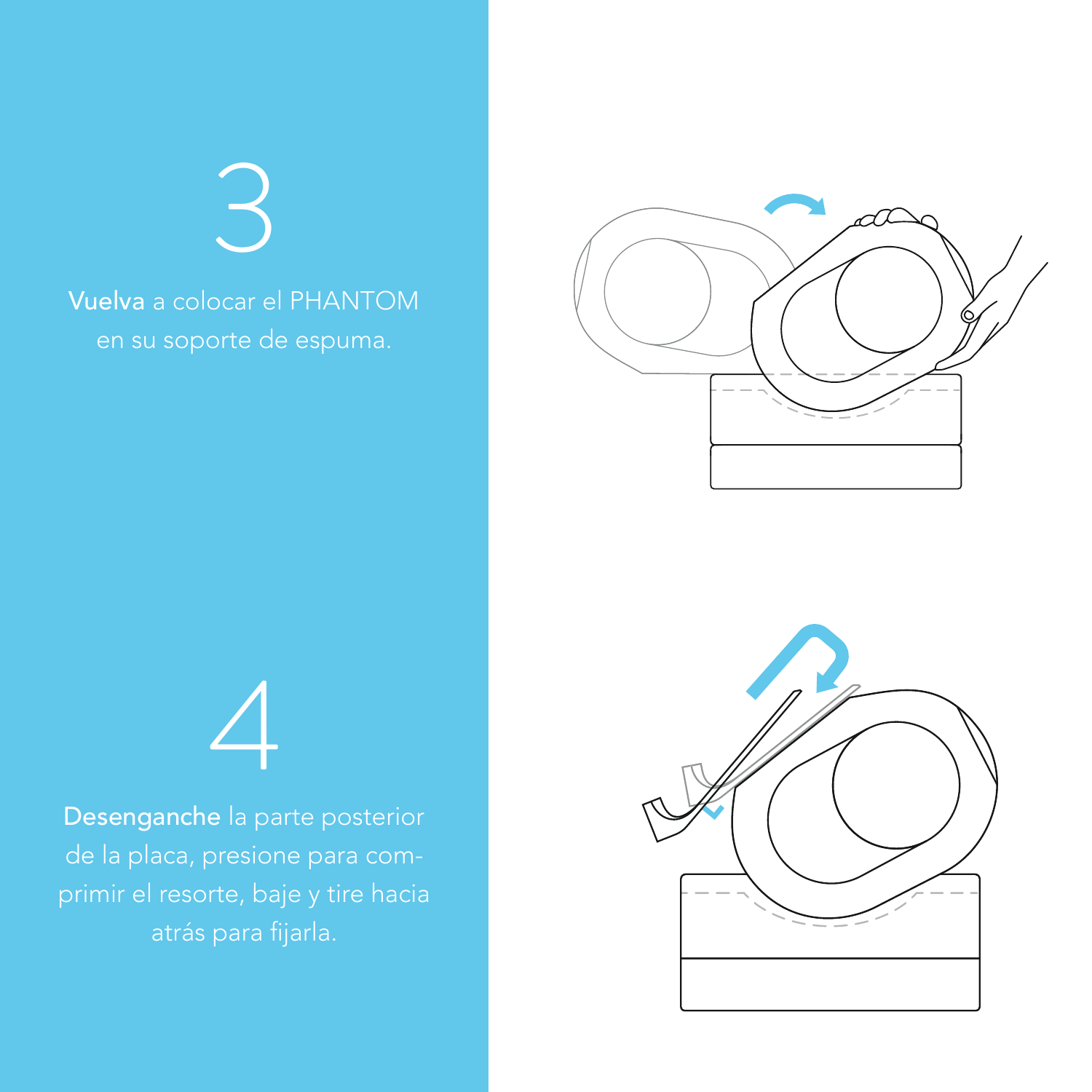



PHANTOM a su placa.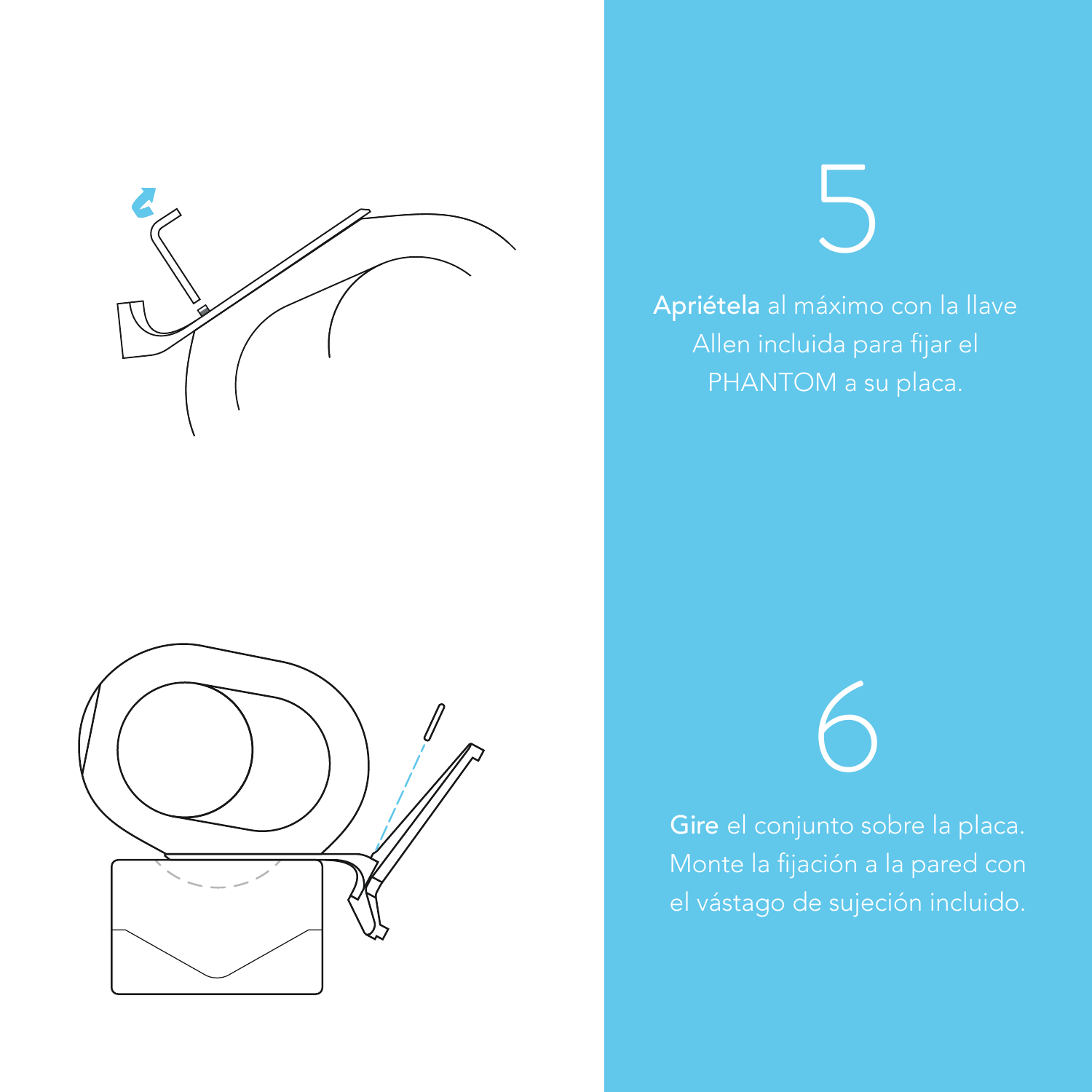exactamente las instrucciones indicadas en la guía de perfora-

7





8 Pase los cables por su habitácu-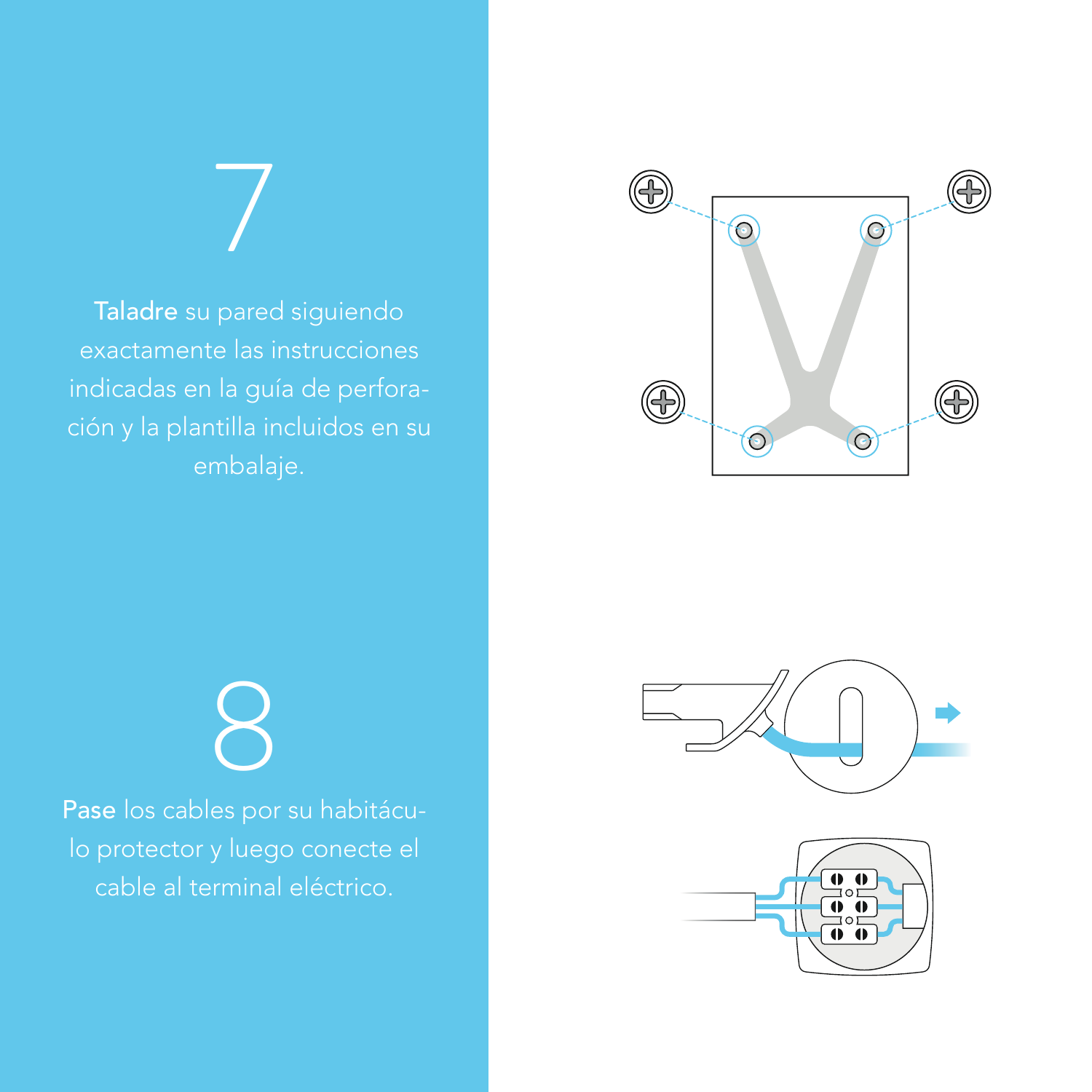



de conexiones.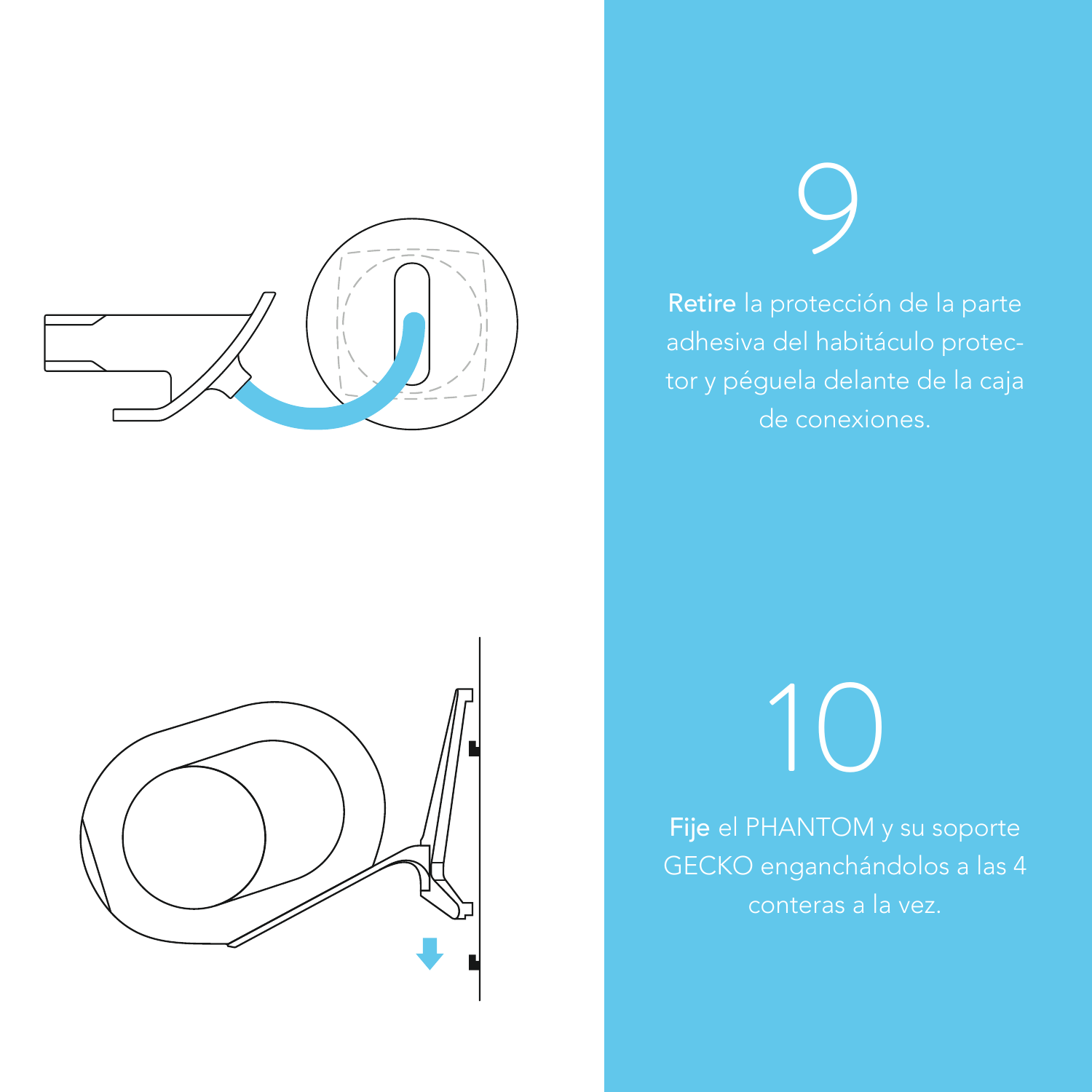Enchufe el conector al



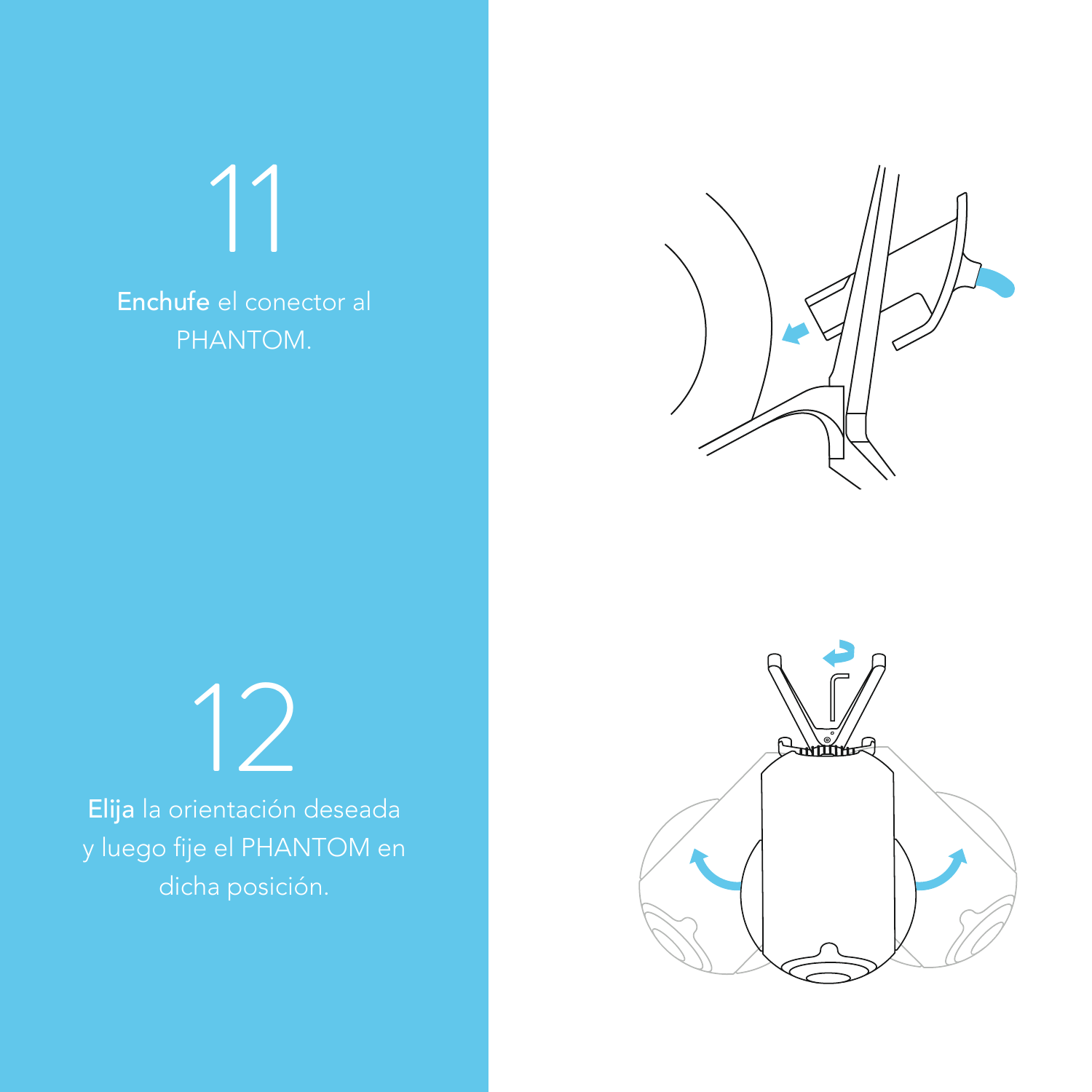Necesita ayuda?

# DEVIALET años